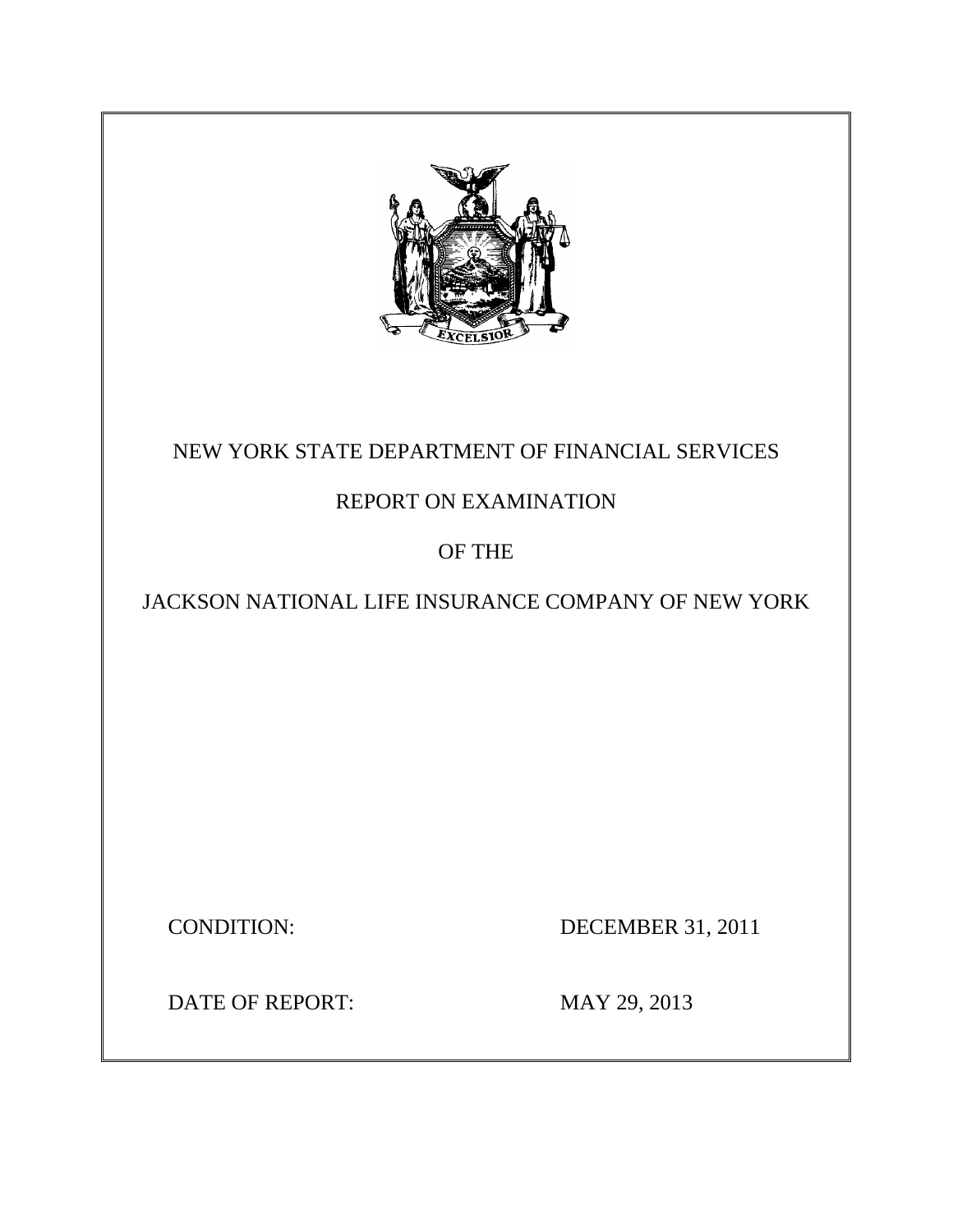## NEW YORK STATE DEPARTMENT OF FINANCIAL SERVICES

## REPORT ON EXAMINATION

## OF THE

## JACKSON NATIONAL LIFE INSURANCE COMPANY OF NEW YORK

## AS OF

## DECEMBER 31, 2011

DATE OF REPORT: MAY 29, 2013

**EXAMINER:** 

EDMUND TAGOE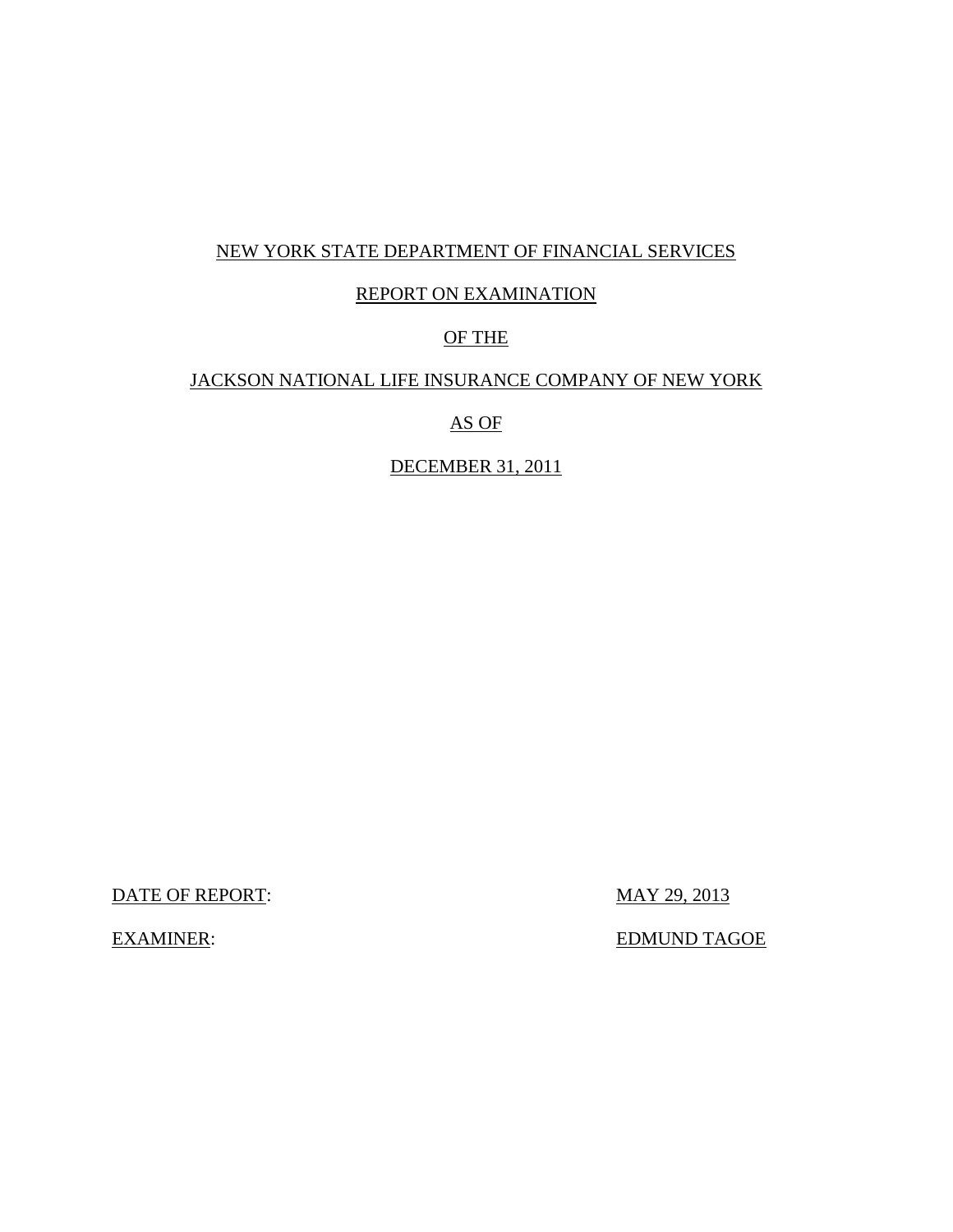## TABLE OF CONTENTS

| <b>ITEM</b> |                                     | PAGE NO.       |
|-------------|-------------------------------------|----------------|
| 1.          | Executive summary                   | $\overline{2}$ |
| 2.          | Scope of examination                | $3-4$          |
| 3.          | <b>Description of Company</b>       | 5              |
|             | A. History                          | 5              |
|             | B. Holding company                  | 5              |
|             | C. Organizational chart             | 5              |
|             | D. Service agreements               | 7              |
|             | E. Management                       | 8              |
| 4.          | Territory and plan of operations    | 12             |
|             | A. Statutory and special deposits   | 12             |
|             | <b>B.</b> Direct operations         | 12             |
|             | C. Reinsurance                      | 12             |
| 5.          | Significant operating results       | 13             |
| 6.          | <b>Financial statements</b>         | 15             |
|             | A. Independent accountants          | 15             |
|             | <b>B.</b> Net admitted assets       | 16             |
|             | C. Liabilities, capital and surplus | 17             |
|             | D. Condensed summary of operations  | 18             |
|             | E. Capital and surplus account      | 19             |
|             | F. Actuarial review                 | 19             |
| 7.          | Market conduct activities           | 20             |
|             | A. Advertising and sales activities | 20             |
|             | B. Underwriting and policy forms    | 21             |
|             | C. Treatment of policyholders       | 21             |
| 8.          | Agency operations                   | 24             |
| 9.          | Agent compensation                  | 26             |
| 10.         | Summary and conclusions             | 27             |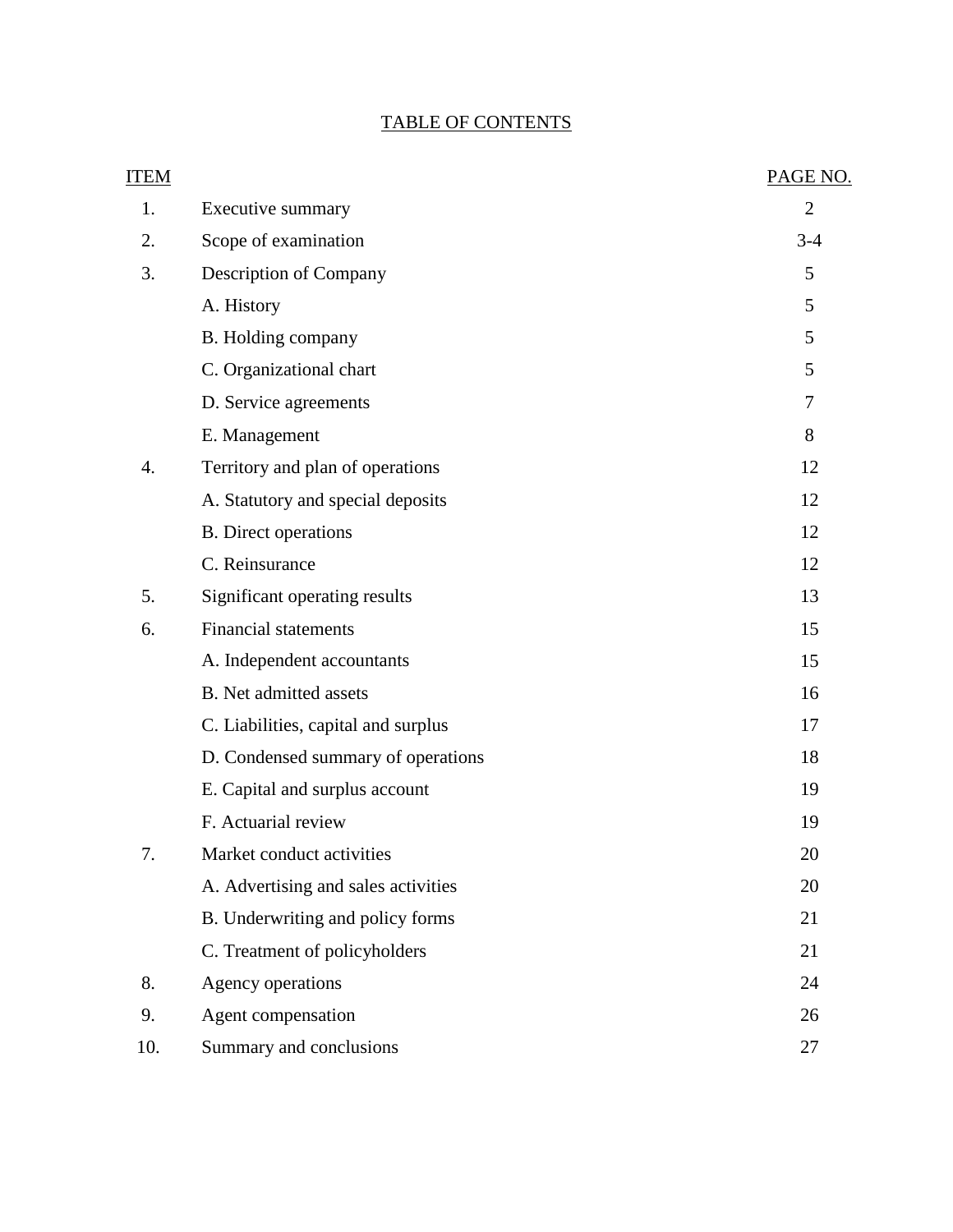

# NEW YORK STATE **DEPARTMENT** of<br>FINANCIAL SERVICES

Andrew M. Cuomo

Benjamin M. Lawsky Governor Superintendent and Superintendent and Superintendent and Superintendent and Superintendent and Superintendent and Superintendent and Superintendent and Superintendent and Superintendent and Superintendent and Supe

June 6, 2013

Honorable Benjamin M. Lawsky Superintendent of Financial Services New York, New York 10004

Sir:

 and annexed hereto, an examination has been made into the condition and affairs of Jackson National Life Insurance Company of New York, hereinafter referred to as "the Company," at its In accordance with instructions contained in Appointment No. 30814, dated May 3, 2012 home office located at 2900 Westchester Avenue, Purchase, New York 10577.

Wherever "Department" appears in this report, it refers to the New York State Department of Financial Services.

The report indicating the results of this examination is respectfully submitted.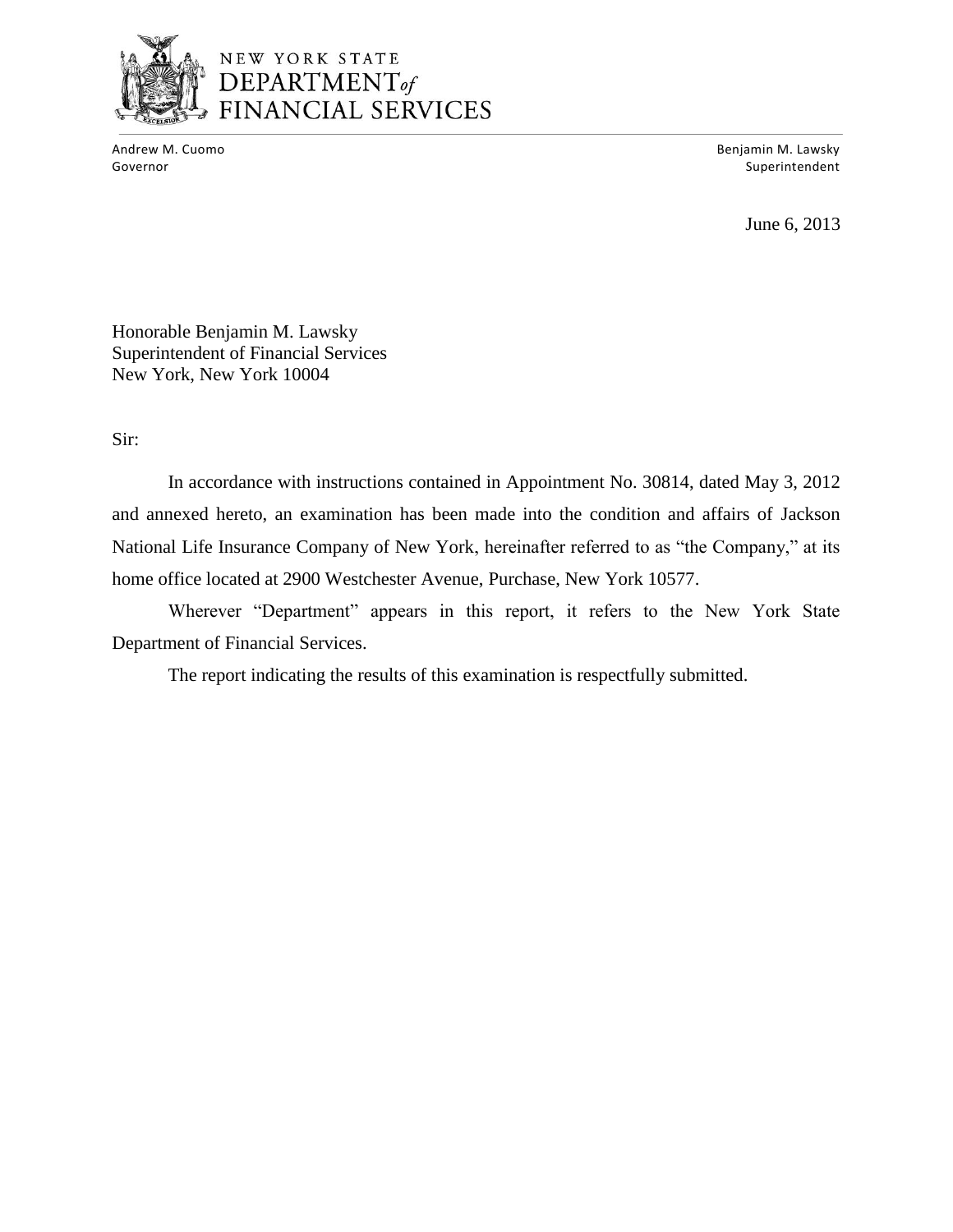#### 1. EXECUTIVE SUMMARY

<span id="page-4-0"></span>The material violations contained in this report are summarized below.

- The Company violated Section 1202(b)(2) of the New York Insurance Law when its Audit and Compensation Committee failed to perform its required responsibilities. (See item 3E of this report)
- The Company violated Section 51.6(b)(4) of Department Regulation No. 60 by failing to furnish the insurer whose coverage was being replaced a copy of any proposal, including Disclosure Statement within ten days of receipt of the application. (See item 7A of this the sales material used in the sale of the proposed annuity contract, and the completed report)
- The Company violated Section 3214(c) of the New York Insurance Law by not computing interest at the rate in effect from the date of death of the insured to the date of payment and also by paying incorrect benefit amounts due three claimants. (See item 7C of this report)
- The Company violated Section 403(d) of the New York Insurance Law by utilizing a  $\bullet$  claim form that does not contain the required fraud warning statement. (See item 7C of this report)
- The Company violated Section 2112(d) of the New York Insurance Law when it failed to  $\bullet$  file with the superintendent within thirty days a statement, in such form as the superintendent may prescribe, the facts relative to such termination for cause. (See item 8 of this report)
- 8 of this report)<br>The Company violated Section 2114(a) (1) of the New York Insurance Law when it paid commission to unlicensed broker/dealers. (See item 8 of this report)
- The Company violated Section 4228(f)(1)(B) of the New York Insurance Law by not including the value of the Company"s matching payments to agents in its filings to the Department as required by Section 4228. (See item 9 of this report)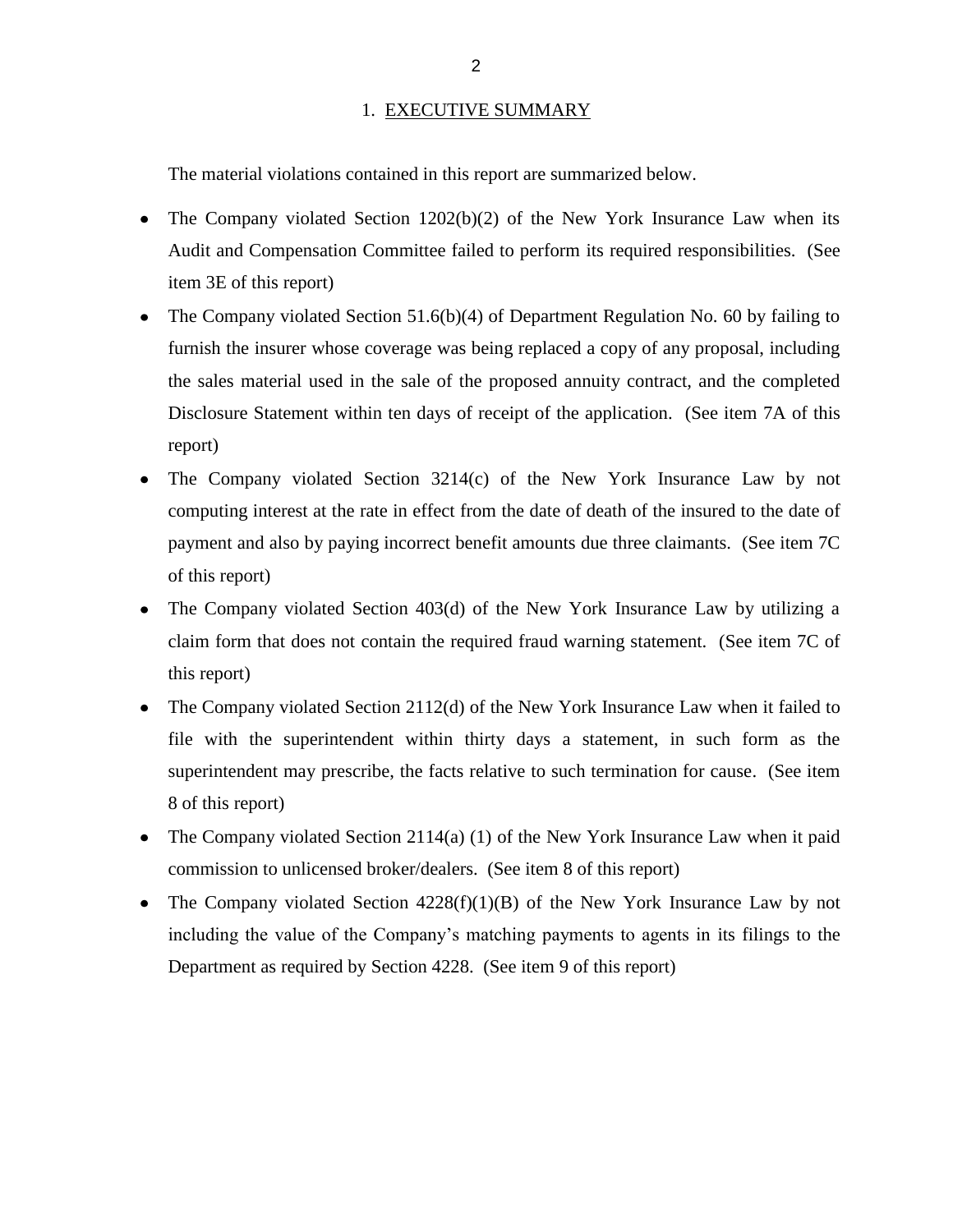#### 2. SCOPE OF EXAMINATION

 *Financial Condition Examiners Handbook, 2011 Edition* (the "Handbook")*.* The examination covers the three-year period from January 1, 2009 through December 31, 2011. The examination was conducted observing the guidelines and procedures in the Handbook and, where deemed appropriate by the examiner, transactions occurring subsequent to December 31, 2011 but prior The examination of the Company was a full scope examination as defined in the *NAIC*  to the date of this report (i.e., the completion date of the examination) were also reviewed.

 In the course of the examination, a review was also made of the manner in which the Company conducts its business and fulfills its contractual obligations to policyholders and claimants. The results of this review are contained in item 7 of this report.

 of the Handbook published by the National Association of Insurance Commissioners ("NAIC"). examiner's assessment of risk in the insurer's operations and utilizing that evaluation in formulating the nature and extent of the examination. The examiner planned and performed the examination to evaluate the current financial condition as well as identify prospective risks that may threaten the future solvency of the insurer. The examiner identified key processes, assessed to mitigate those risks. The examination also included assessing the principles used and significant estimates made by management, evaluating the overall financial statement Department guidelines, Statutory Accounting Principles as adopted by the Department and The examination was conducted on a risk focused basis in accordance with the provisions The Handbook guidance provides for the establishment of an examination plan based on the the risks within those processes and evaluated the internal control systems and procedures used presentation, and determining management's compliance with New York statutes and annual statement instructions.

 parent, Jackson National Life Insurance Company ("JNL"). The coordinated examination was led by the State of Michigan "Michigan" with participation from New York. Since the insurer it was deemed appropriate to rely on the work performed by Michigan. The examination was coordinated in conjunction with the examination of the insurer"s and its parent share common controls and management, and Michigan is accredited by the NAIC,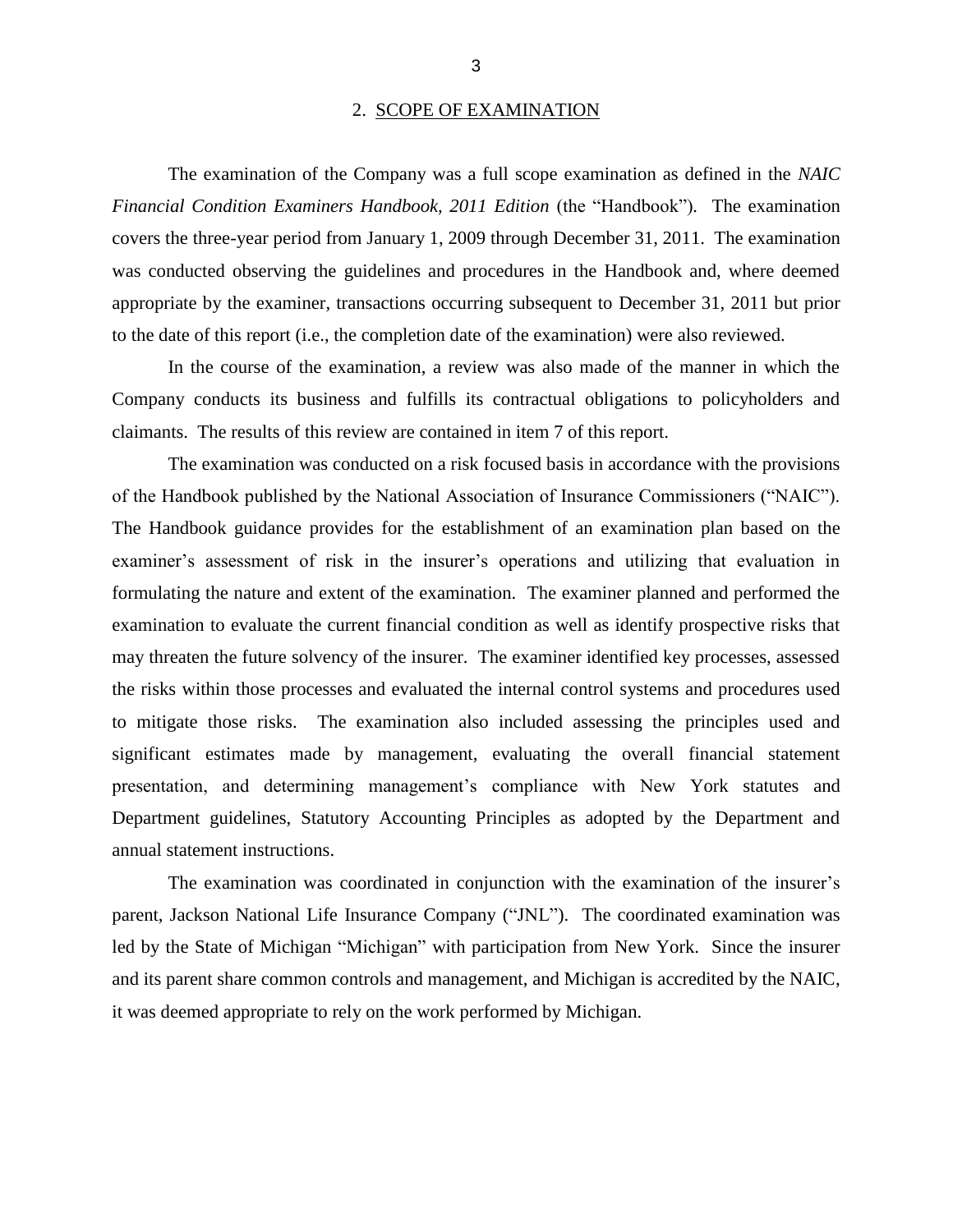environment were utilized to develop the examination approach. The Company"s risks and management activities were evaluated incorporating the NAIC"s nine branded risk categories. These categories are as follows: Information about the Company"s organizational structure, business approach and control

- Pricing/Underwriting  $\bullet$
- Reserving
- Operational
- Strategic  $\bullet$
- Credit
- Market
- Liquidity
- Legal
- Reputational  $\bullet$

 The Company was audited annually, for the years 2009 through 2011, by the accounting firm of KPMG. The Company received an unqualified opinion in all the years. Certain audit workpapers of the accounting firm were reviewed and relied upon in conjunction with this examination. The Company's parent has an internal audit department and a separate internal control department which was given the task of assessing the internal control structure and voluntary compliance with the Sarbanes-Oxley Act of 2002 ("SOX"). The Company follows the same control processes as the parent and where applicable, SOX workpapers and reports were reviewed and portions were relied upon for this examination.

The examiner reviewed the prior report on examination which did not contain any violations, recommendations or comments.

 matters which involve departure from laws, regulations or rules, or which require explanation or This report on examination is confined to financial statements and comments on those description.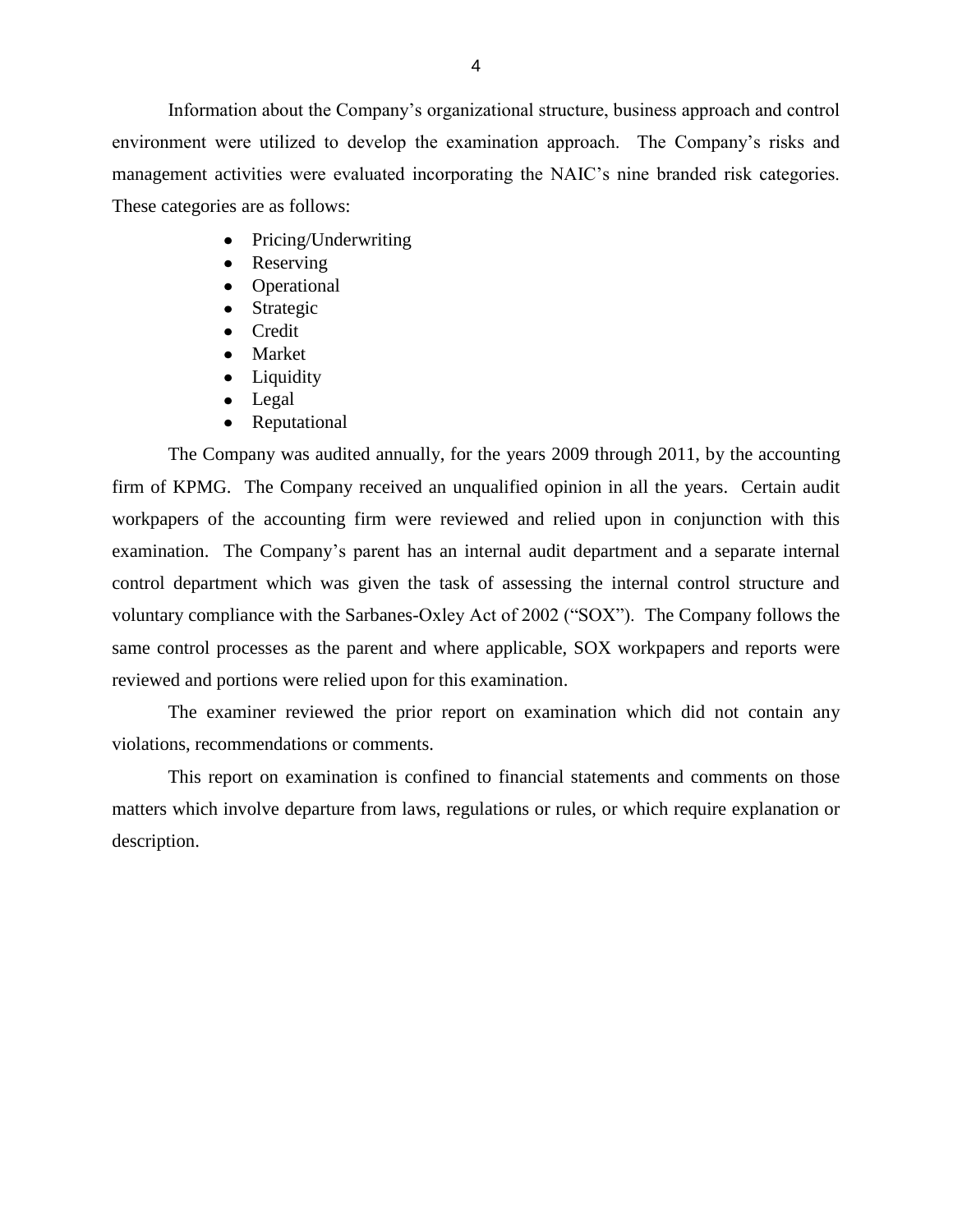#### 3. DESCRIPTION OF COMPANY

#### <span id="page-7-0"></span>A. History

 The Company was incorporated as a stock life insurance company under the laws of New York on July 11, 1995 under the name First Jackson National Life Insurance Company and commenced business on August 16, 1996. Initial resources of \$8,000,000 consisting of common capital stock of \$2,000,000 and paid in and contributed surplus of \$6,000,000 were provided by the Company"s parent, Jackson National Life Insurance Company ("JNL").

 In 1997, the Company formally changed its name to Jackson National Life Insurance Company of New York.

 JNL made a contribution to the Company"s paid in surplus of \$75 million in 2009. As of December 31, 2011, the Company's capital and paid in and contributed surplus were \$2,000,000 and \$484,961,576, respectively.

#### B. Holding Company

 The Company is a wholly owned subsidiary of JNL, a Michigan insurer. JNL is in turn a wholly owned subsidiary of Brooke Life Insurance Company, a Michigan insurer, which was formed by Prudential, plc, after it acquired JNL in 1986*.* Prudential, plc, a multi-national assurance company in the United Kingdom and one of the leading financial services financial services company headquartered in London, England, is the second largest life organizations in the world. JNL is the United States operating arm of Prudential, plc.

#### C. Organizational Chart

 An organization chart reflecting the relationship between the Company and significant entities in its holding company system as of December 31, 2011 follows: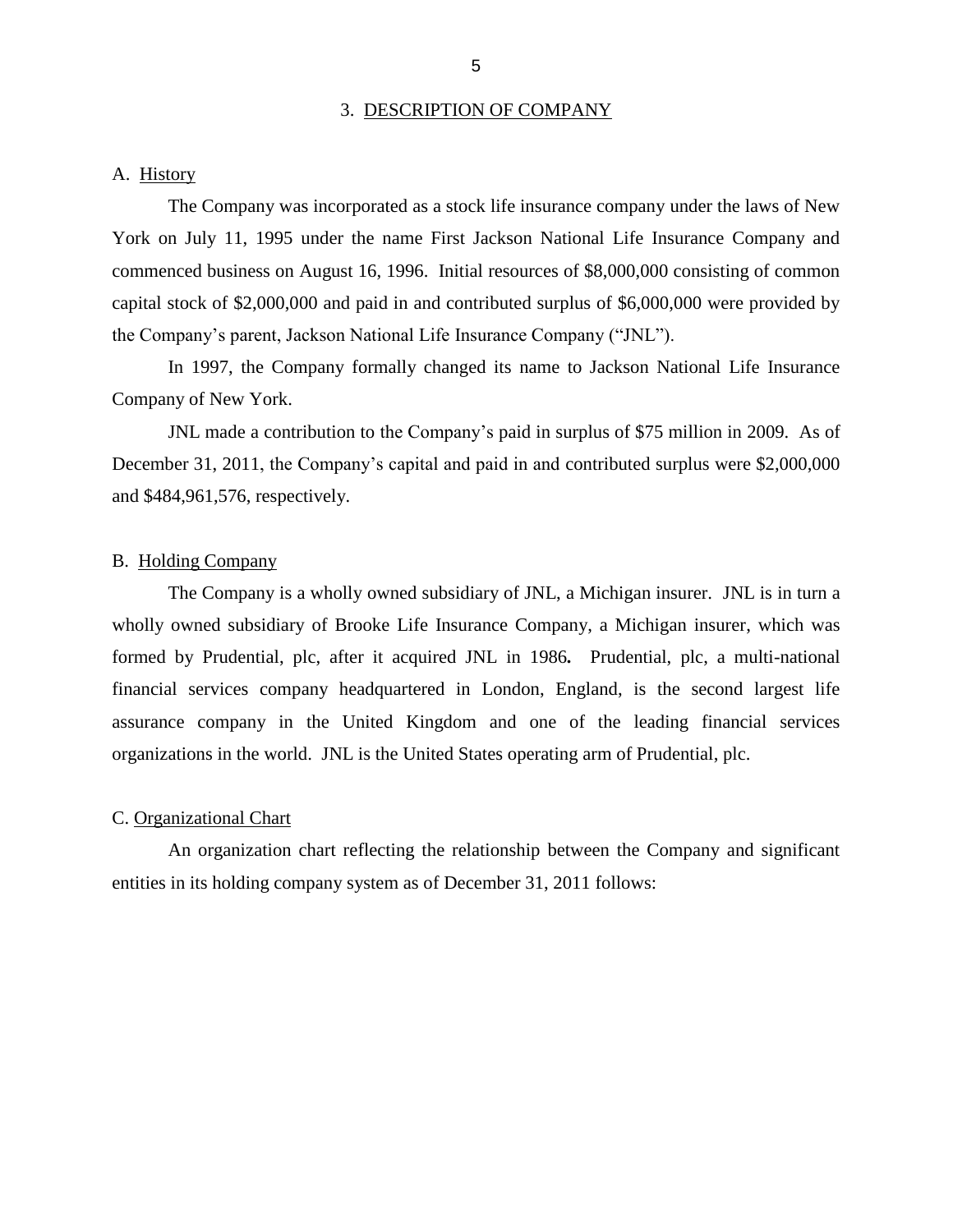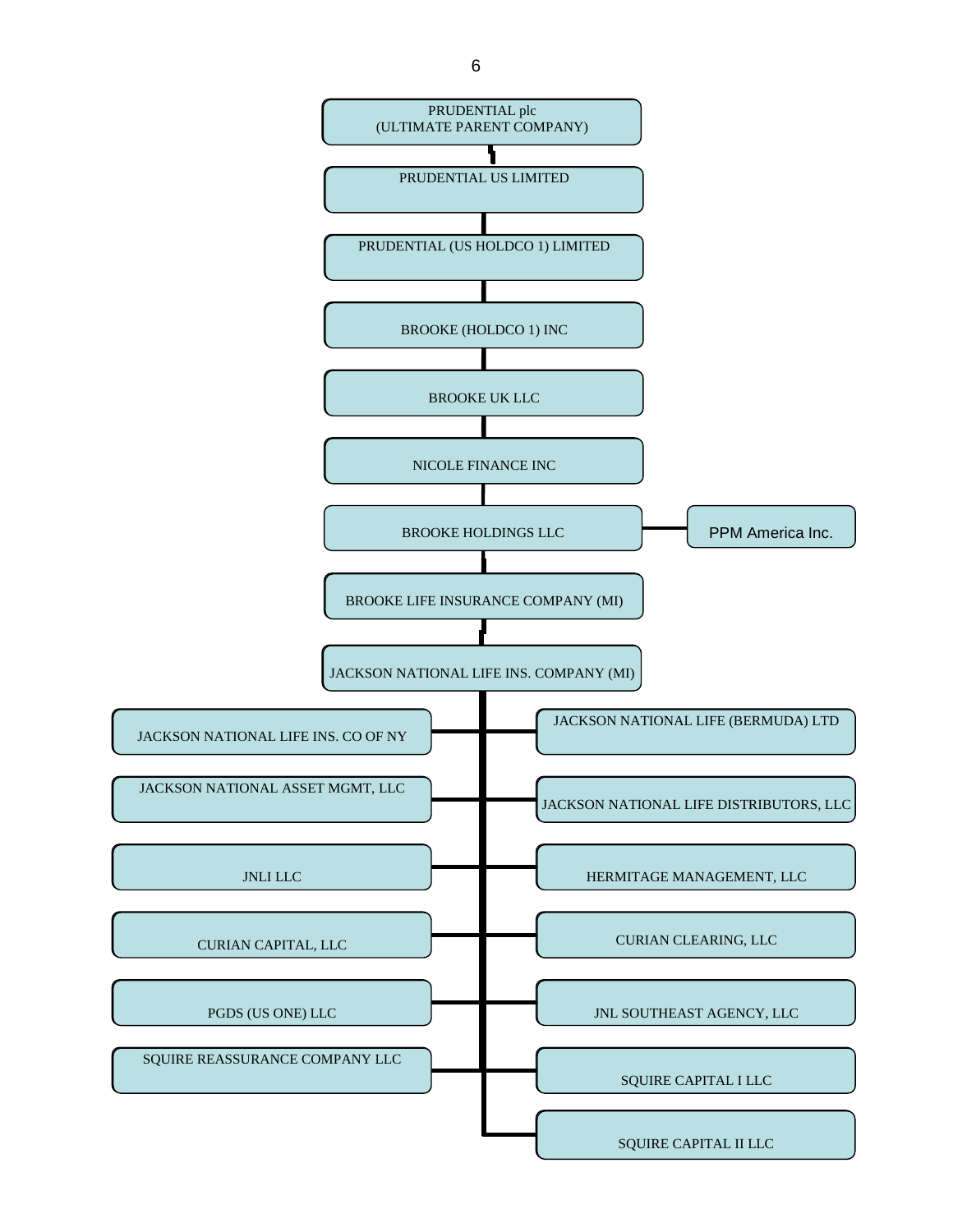## D. Service Agreements

The Company had four service agreements in effect with affiliates during the examination period.

| Type of<br>Agreement and<br>Dept. File No.<br>Administrative<br><b>Services</b><br>24644                                             | Effective<br>Date<br>11/03/97                                                 | Provider(s)<br>of<br>Service(s)<br><b>JNL</b>        | Recipient(s)<br>of<br>Service(s)<br>The<br>Company | Specific Service(s)<br>Covered<br>Accounting, Tax and<br>Auditing;<br>Underwriting; Claims;<br>Marketing and<br>Product Development;<br><b>Functional Support;</b><br>Payroll; Personnel; | 2009<br>2010<br>2011 | Income/<br>(Expense)* For<br>Each Year of the<br>Examination<br>\$(5,830,608)<br>\$(6,980,955)<br>\$(8,152,881) |
|--------------------------------------------------------------------------------------------------------------------------------------|-------------------------------------------------------------------------------|------------------------------------------------------|----------------------------------------------------|-------------------------------------------------------------------------------------------------------------------------------------------------------------------------------------------|----------------------|-----------------------------------------------------------------------------------------------------------------|
|                                                                                                                                      |                                                                               |                                                      |                                                    | Policyholder Services;<br>Telephone                                                                                                                                                       |                      |                                                                                                                 |
| Special<br>Compensation,<br>Consolidation<br>and Cost<br>Allocation<br>27718                                                         | $\frac{12}{31/99}$                                                            | JNL/The<br>Company                                   | JNL/The<br>Company                                 | Special compensation<br>for the managers<br>employed by JNL and<br>the Company                                                                                                            | 2009<br>2010<br>2011 | \$ (94,045)<br>\$(115,617)<br>85,280<br>$\mathbb{S}^-$                                                          |
| Administrative<br>Services and<br>Expense<br>Allocation<br>27719                                                                     | 12/31/99                                                                      | Jackson<br>National<br>Life<br>Distributors,<br>Inc. | The<br>Company                                     | Product development,<br>distribution and<br>marketing services                                                                                                                            | 2009<br>2010<br>2011 | \$(2,309,921)<br>\$(2,524,129)<br>\$(3,110,101)                                                                 |
| Investment<br>Advisory<br>Agreement<br>22542C &<br>22542D<br>Amended and<br>Restated<br>Investment<br>Advisory<br>Agreement<br>38130 | 05/16/96;<br>Amended<br>and<br>Restated<br>Agreement<br>effective<br>03/25/08 | <b>PPM</b><br>America,<br>Inc                        | The<br>Company                                     | <b>Investment Services</b>                                                                                                                                                                | 2009<br>2010<br>2011 | \$(1,157,627)<br>\$(1,221,439)<br>\$(1,309,582)                                                                 |

\*Amount of Income or (Expense) Incurred by the Company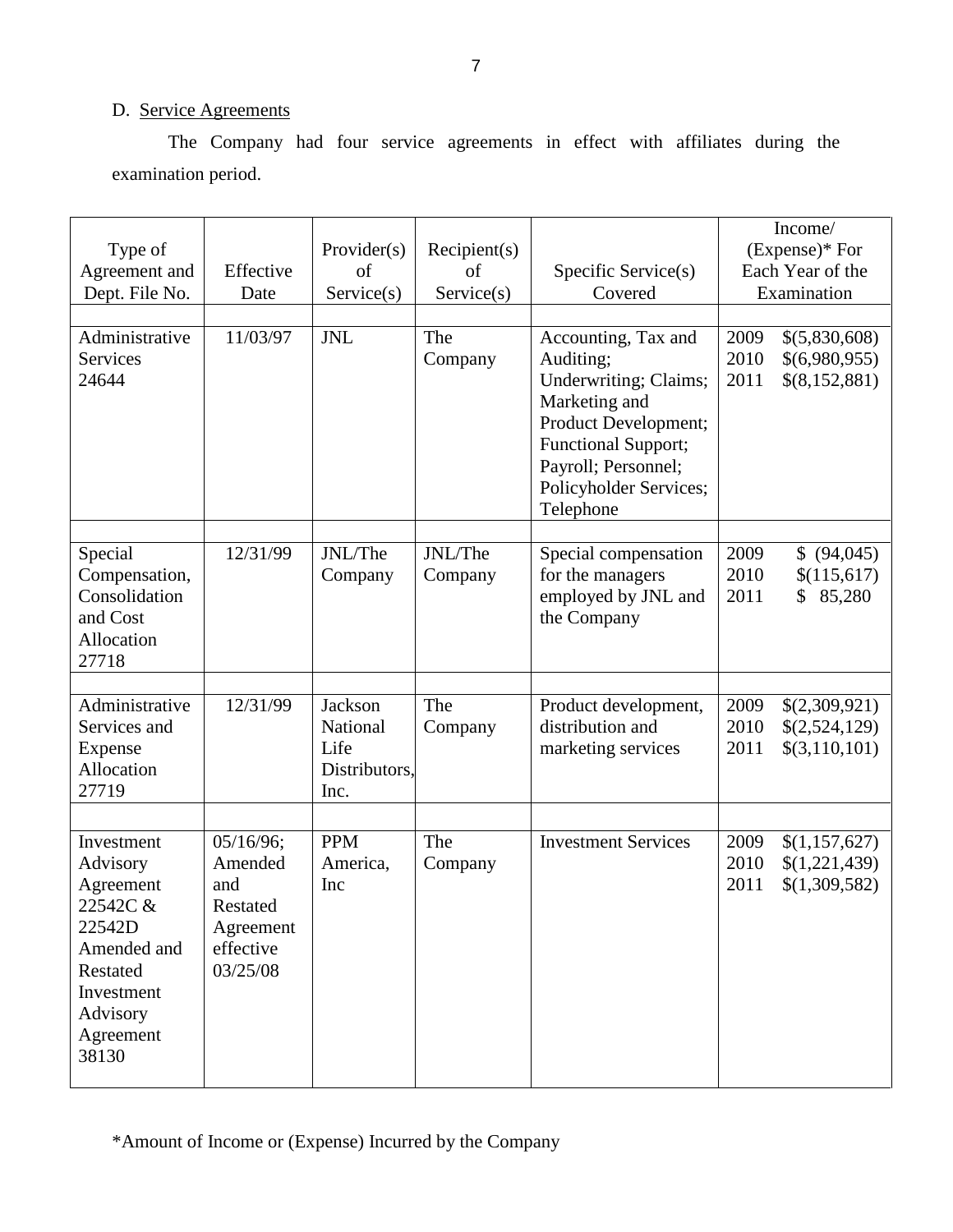The Company participates in a federal income tax allocation agreement with its parent and affiliates.

#### E. Management

The Company's by-laws provide that the board of directors shall be comprised of not less than 9 and not more than 21 directors. The by-laws also provide that if admitted assets exceed \$1.5 billion during any calendar year, then the number of directors shall be increased to not less than 13 within one year following the end of such calendar year. Directors are elected for a period of one year at the annual meeting of the stockholders held in March of each year. As of December 31, 2011, the board of directors consisted of 13 members. Meetings of the board are held in March, June, September and December.

 were as follows: The 13 board members and their principal business affiliation, as of December 31, 2011,

| Name and Residence                         | <b>Principal Business Affiliation</b>                                                                | <b>Year First</b><br>Elected |
|--------------------------------------------|------------------------------------------------------------------------------------------------------|------------------------------|
| John H. Brown<br>East Lansing, MI          | Vice President<br>Jackson National Life Insurance Company of NY                                      | 2004                         |
| Joseph M. Clark<br>Okemos, MI              | Senior Vice President & Chief Information Officer<br>Jackson National Life Insurance Company of NY   | 2011                         |
| John C. Colpean*<br>Haslett, MI            | Principal<br>Colpean & Associates PC                                                                 | 2007                         |
| Michael A. Costello<br>East Lansing, MI    | Vice President and Treasurer<br>Jackson National Life Insurance Company of NY                        | 2011                         |
| Donald T. DeCarlo*<br>Douglaston, NY       | <b>Chairman and President</b><br><b>AMCOMP</b>                                                       | 1999                         |
| Julia A. Goatley<br>Okemos, MI             | Vice President and Senior General Counsel<br>Jackson National Life Insurance Company of NY           | 2004                         |
| Donald B. Henderson Jr.*<br>Bronxville, NY | Partner<br>Wilkie Farr & Gallagher, LLP                                                              | 1995                         |
| Clifford J. Jack<br>Cherry Hills, CO       | Chairman, Executive Vice President & Head of Retail<br>Jackson National Life Insurance Company of NY | 2011                         |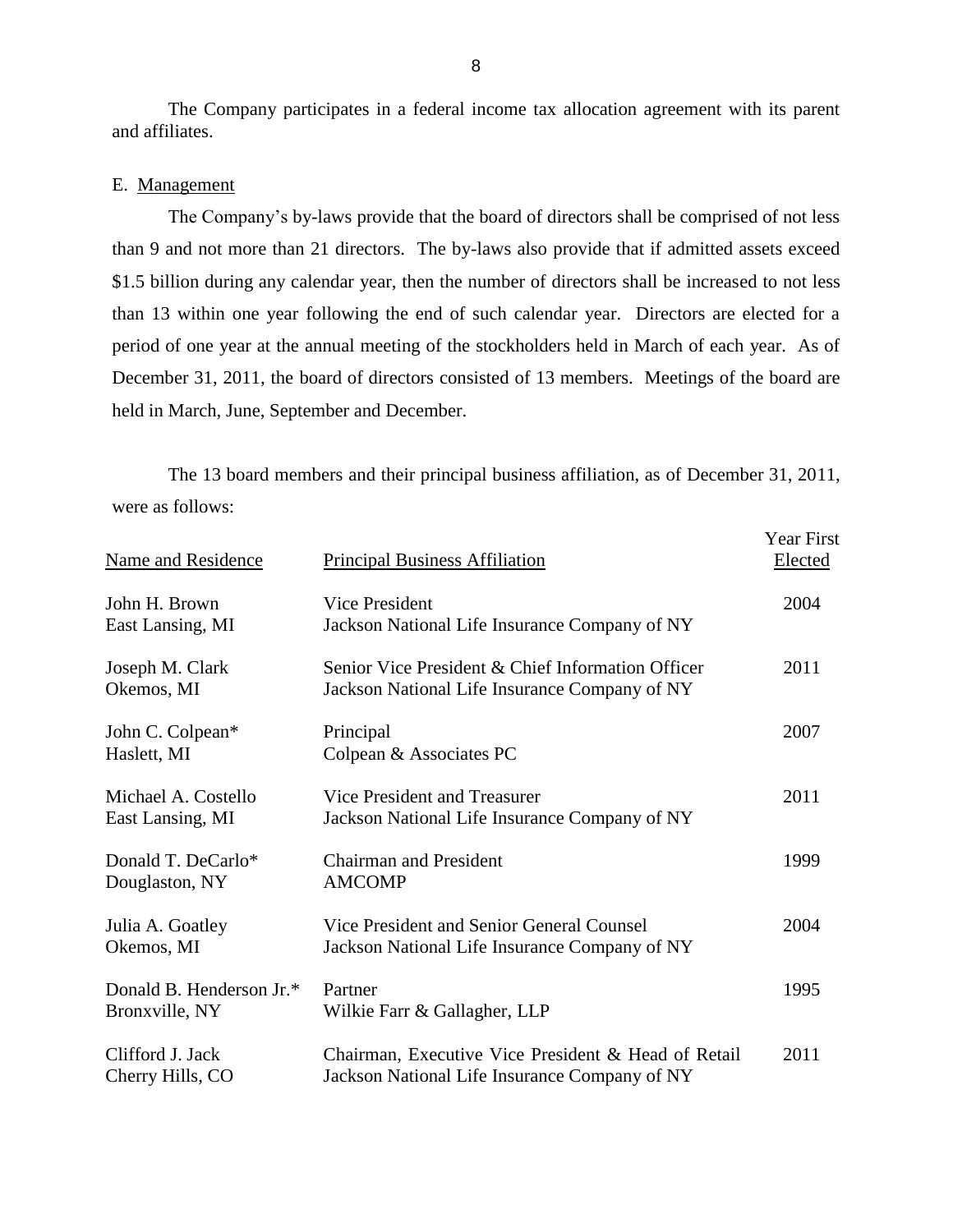| Name and Residence                     | <b>Principal Business Affiliation</b>                                                                 | Year First<br>Elected |
|----------------------------------------|-------------------------------------------------------------------------------------------------------|-----------------------|
| Herbert G. May III<br>Waban, MA        | <b>Chief Administrative Officer</b><br>Jackson National Life Insurance Company of NY                  | 2001                  |
| Thomas J. Meyer<br>East Lansing, MI    | Senior Vice President, General Counsel and Secretary<br>Jackson National Life Insurance Company of NY | 1995                  |
| David L. Porteous*<br>Reed City, MI    | Partner<br>McCurdy, Wotila & Porteous, PC                                                             | 1995                  |
| Laura L. Prieskorn<br>Eaton Rapids, MI | <b>Senior Vice President</b><br>Jackson National Life Insurance Company of NY                         | 2010                  |
| Gary H. Torgow*<br>Oak Park, MI        | <b>Chief Executive Officer</b><br><b>Sterling Group</b>                                               | 2005                  |

\* Not affiliated with the Company or any other company in the holding company system

The examiner's review of the minutes of the meetings of the board of directors and its committees indicated that meetings were well attended and that each director attended a majority of meetings.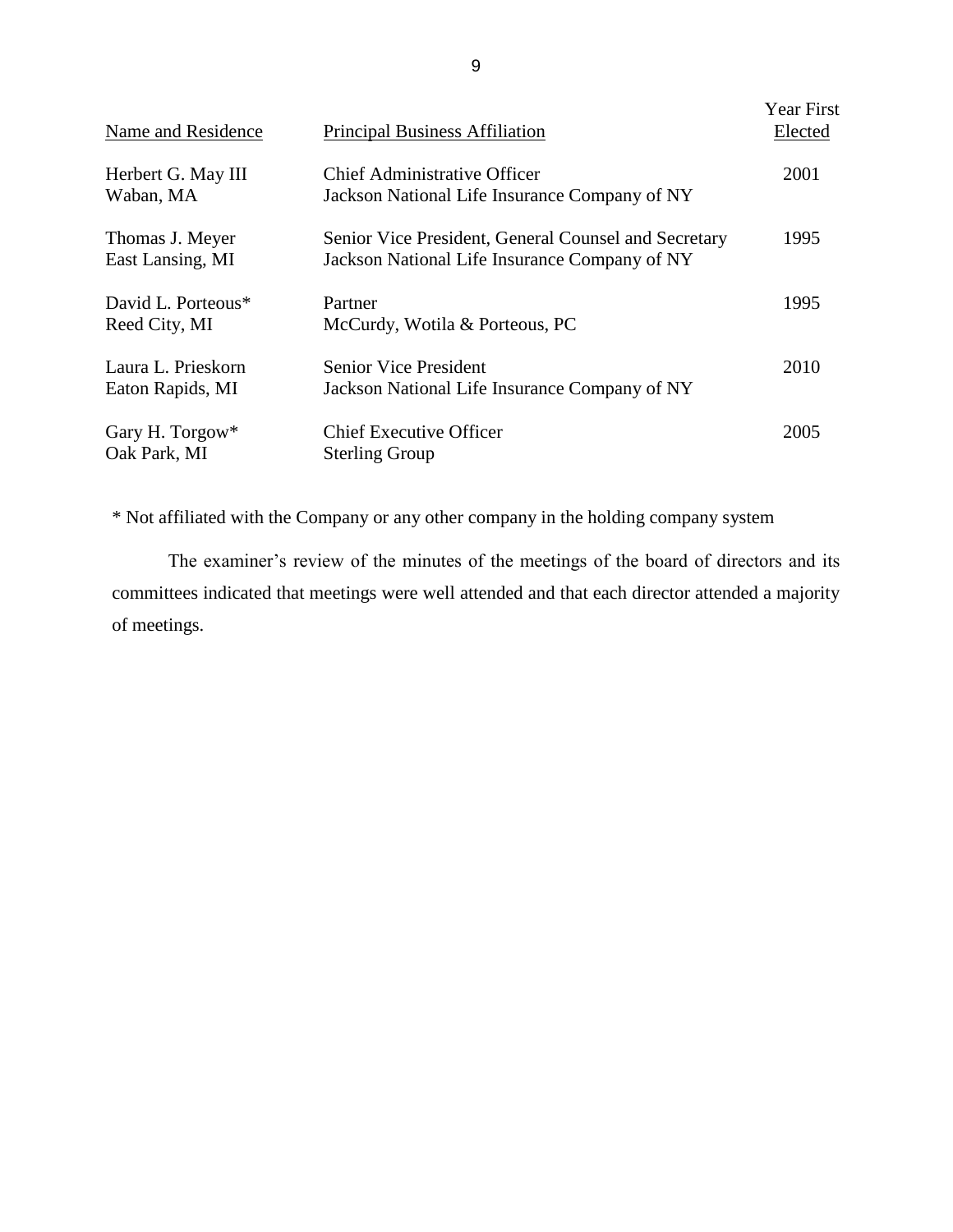The following is a listing of the principal officers of the Company as of December 31, 2011:

Name Title

| Michael A. Wells    | President & Chief Executive Officer                      |
|---------------------|----------------------------------------------------------|
| James R. Sopha      | <b>Chief Operating Officer</b>                           |
| Paul C. Myers       | Executive Vice President & Chief Financial Officer       |
| Herbert G. May, III | <b>Chief Administrative Officer</b>                      |
| Richard D. Ash      | Senior Vice President, Chief Actuary & Appointed Actuary |
| Joseph M. Clark     | Senior Vice President & Chief Information Officer        |
| Thomas J. Meyer     | Senior Vice President, General Counsel & Secretary       |
| Michael A Costello  | Vice President and Treasurer                             |
| Julia A. Goatley*   | Vice President & Assistant Secretary                     |

\* Designated consumer services officer per Section 216.4(c) of Department Regulation No. 64

In July 2012, Richard David Ash replaced Lisa Carol Drake as Senior Vice President and

Chief Actuary.

Section  $1202(b)(2)$  of the New York Insurance Law states, in part:

 "(2) The board of directors of a domestic life insurance company shall establish one or more committees comprised solely of directors who are not officers or employees of the company or of any entity controlling, controlled by, or under common control with the company and who are not beneficial owners of a controlling interest in the voting stock of the company or any such entity. Such committee or committees shall have responsibility for recommending the policyholders, evaluating the performance of officers deemed by such committee selection of independent certified public accountants, reviewing the company's financial condition, the scope and results of the independent audit and any internal audit, nominating candidates for director for election by shareholders or or committees to be principal officers of the company and recommending to the board of directors the selection and compensation of such principal officers ..."

 The Company established an independent Audit and Compensation Committee to perform the functions required pursuant to Section 1202(b)(2) of the New York Insurance Law. The examiner reviewed the minutes of the Audit and Compensation Committee. The minutes However, the examiner did not identify in the minutes reviewed any evidence that, during the examination period, the Committee performed the following functions: revealed that the Committee reviewed and discussed internal audit activities and reports, and recommended to the board of directors individuals to be elected officers of the Company.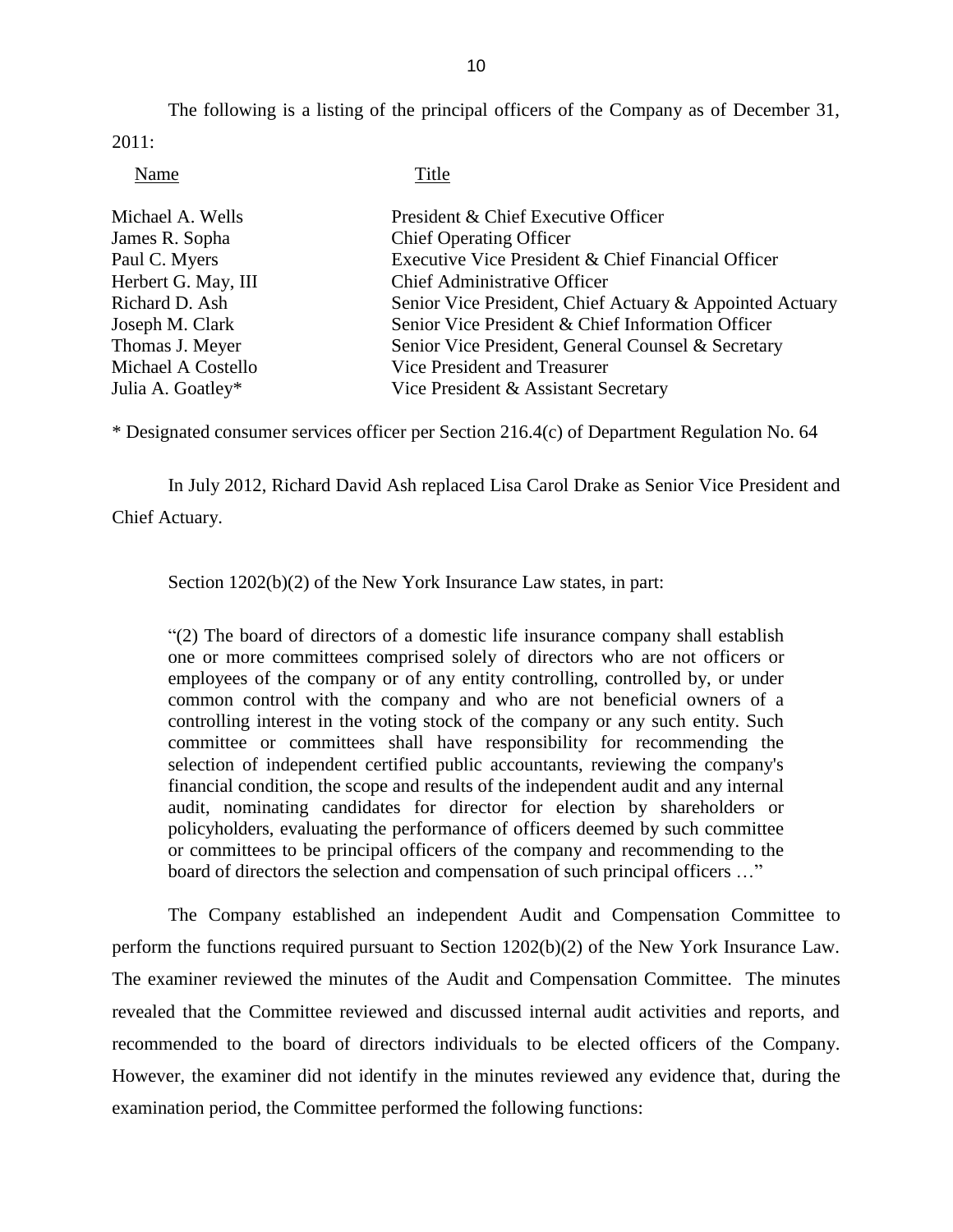- recommended the selection of independent certified public accountants;
- reviewed the Company's financial condition;  $\bullet$
- evaluated the performance of officers deemed by the committee to be  $\bullet$  principal officers of the company and recommended to the board of directors the compensation of such principal officers;
- reviewed the scope and results of the independent audit;  $\bullet$
- nominated candidates for director for election by shareholders.  $\bullet$

 The Company violated Section 1202(b)(2) of the New York Insurance Law when its Audit and Compensation Committee failed to: recommend the selection of independent certified public accountants; review the Company's financial condition; evaluate the performance of officers deemed by the committee to be principal officers of the company and recommend to the board of directors the compensation of such principal officers; review the scope and results of the independent audit; and nominate candidates for director for election by shareholders.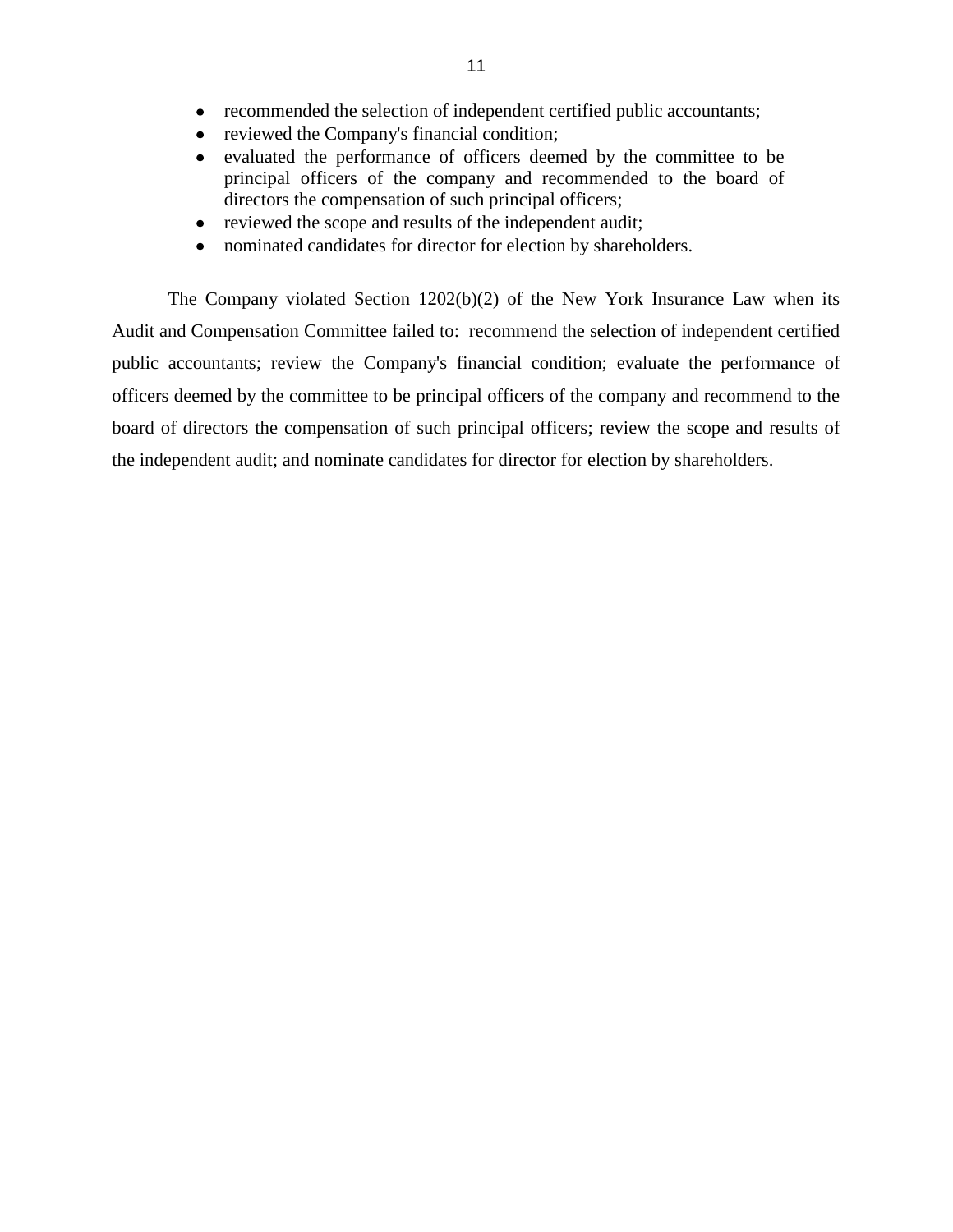#### 4. TERRITORY AND PLAN OF OPERATIONS

<span id="page-14-0"></span> insurance as defined in paragraphs 1, 2 and 3 of Section 1113(a) of the New York Insurance The Company is authorized to write life insurance, annuities and accident and health Law.

 and New York*.* In 2011, 91.4% of life premiums, 97.9% of annuity considerations and all deposit type funds were received from New York. Policies are written on a non-participating The Company is licensed to transact business in three states, namely Delaware, Michigan basis.

#### A. Statutory and Special Deposits

 As of December 31, 2011, the Company had \$500,000 (par value) of United States Treasury Bonds on deposit with the State of New York, its domiciliary state, for the benefit of all policyholders, claimants and creditors of the Company.

#### B. Direct Operations

 The Company writes primarily individual variable annuities, as well as a modest amount of individual fixed annuities. In 2011, 97.5% of its new premium was derived from the sale of individual annuities and 2.5% was from group annuities.

and brokers; financial institutions; and broker-dealers.<br>C. Reinsurance The Company"s products are sold through three distribution channels: independent agents

 companies, of which eight were authorized or accredited. The Company"s life business is reinsured on a coinsurance, and yearly renewable term basis. Reinsurance is provided on an automatic and facultative basis. The Guaranteed Minimum Income Benefit on various Variable Annuity contracts is reinsured with ACE Tempest Re on a quota share basis. The New York Guaranteed Minimum Withdrawal Benefit risk inforce on variable annuity policies is reinsured with JNL on a coinsurance basis. As of December 31, 2011, the Company had reinsurance treaties in effect with 10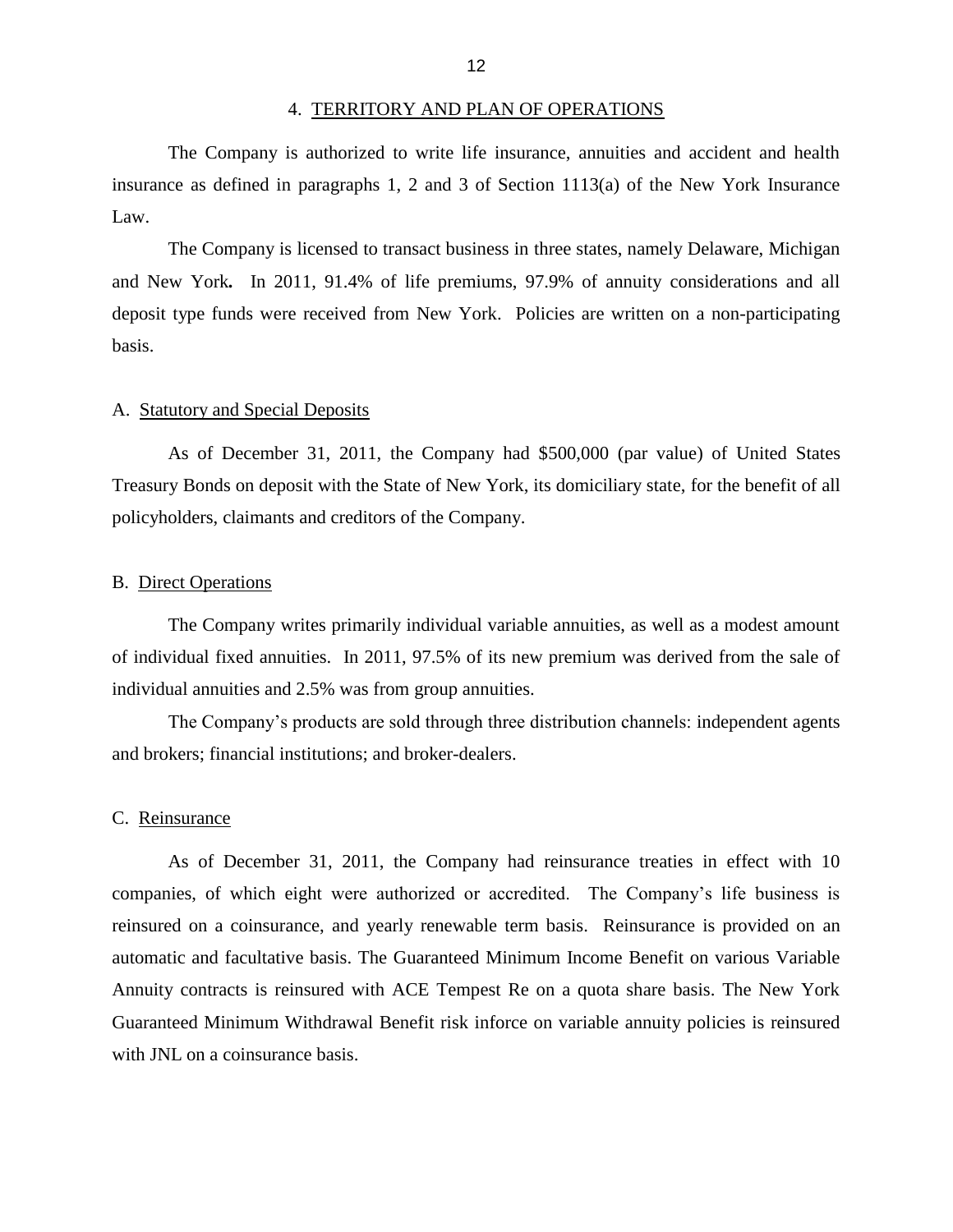amount of life insurance ceded as of December 31, 2011, was \$255,573,949 which represents 78% of the total face amount of life insurance in force. Reserve credit taken for reinsurance ceded to unauthorized companies totaling \$41,168,470 was supported by a trust agreement. The trust agreement was filed with and approved by the Department on March 3, 2009. The The maximum retention limit for individual life contracts is \$200,000. The total face Company did not assume any reinsurance during the examination period.

### 5. SIGNIFICANT OPERATING RESULTS

 during the period under examination as extracted from its filed annual statements. Failure of Indicated below is significant information concerning the operations of the Company items to add to the totals shown in any table in this report is due to rounding.

 The following table indicates the Company"s financial growth (decline) during the period under review:

|                                                                                                         | December 31,<br>2008                      | December 31,<br>2011           | Increase<br>(Decrease)       |
|---------------------------------------------------------------------------------------------------------|-------------------------------------------|--------------------------------|------------------------------|
| Admitted assets                                                                                         | \$2,681,811,018                           | \$5,136,973,153                | \$2,455,162,135              |
| Liabilities                                                                                             | \$2,587,148,797                           | \$4,868,467,166                | \$2,281,318,369              |
| Common capital stock<br>Gross paid in and contributed surplus<br>admitted deferred<br>Additional<br>tax | $\mathcal{S}$<br>2,000,000<br>409,961,576 | \$<br>2,000,000<br>484,961,576 | \$<br>$\Omega$<br>75,000,000 |
| assets per three year reversal<br>Unassigned funds (surplus)                                            | $\overline{0}$<br>(317, 299, 355)         | 2,776,068<br>(221, 231, 657)   | 2,776,068<br>96,067,698      |
| Total capital and surplus                                                                               | 94,662,221<br>\$                          | 268,505,987<br>$\mathbb{S}^-$  | 173,843,766<br>S.            |
| Total liabilities, capital and surplus                                                                  | \$2,681,811,018                           | \$5,136,973,153                | \$2,455,162,135              |

 The increase in admitted assets and liabilities were primarily due to the increase in sales of variable annuities in 2010 and 2011.

 The increase in gross paid in and contributed surplus of \$75 million is due to a capital contribution in 2009 from its parent, JNL.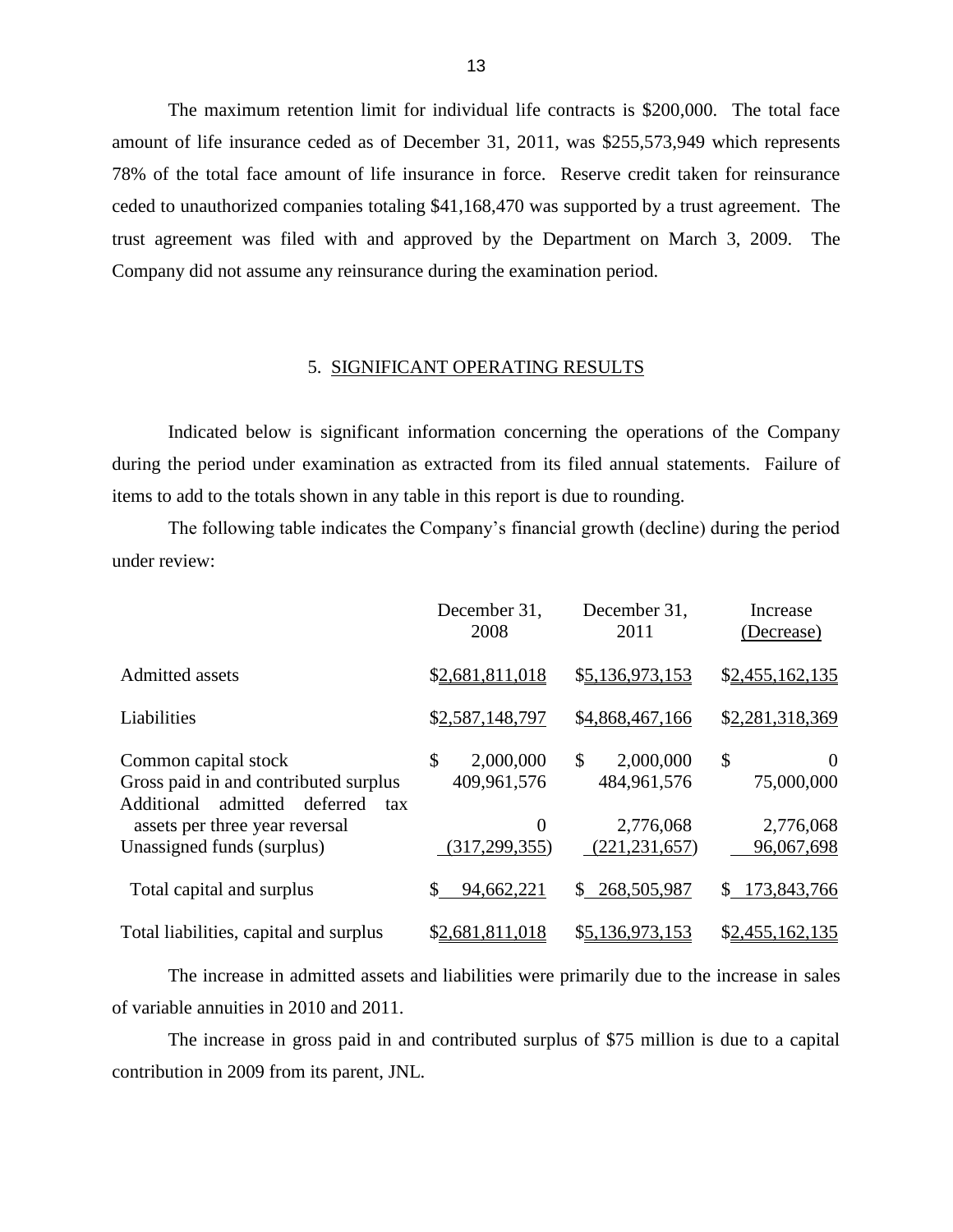The increase in additional admitted deferred tax assets resulted from the tax change in 2009 pursuant to SSAP No. 10R.

 The increase in unassigned funds is primarily due to increase in net income for the three year period of \$104.6 million.

The majority (67.2%) of the Company's admitted assets, as of December 31, 2011, was derived from separate accounts.

The Company's invested assets as of December 31, 2011, exclusive of separate accounts, were mainly comprised of bonds (93.6%).

The majority (95.6%) of the Company"s bond portfolio, as of December 31, 2011, was comprised of investment grade obligations.

 taxes but before realized capital gains (losses) reported for each of the years under examination The following is the net gain from operations by line of business after federal income in the Company"s filed annual statements:

|                                                     | 2009                       | 2010                  | 2011                       |
|-----------------------------------------------------|----------------------------|-----------------------|----------------------------|
| Ordinary:<br>Life insurance<br>Individual annuities | 27,928<br>\$<br>45,558,442 | 141,170<br>44,403,751 | 20,383<br>\$<br>10,599,071 |
| Total ordinary                                      | \$45,586,370               | \$44,544,921          | \$10,619,454               |
| Group annuities                                     | \$8,214,867                | \$7,104,666           | \$6,871,361                |
| Total                                               | \$53,801,237               | \$51,649,587          | \$17,490,815               |

 The increase in ordinary life income in 2010 is primarily due to a decrease in death benefits paid. Individual annuity income decreased from 2010 to 2011 due to the lower market performance compared to 2010.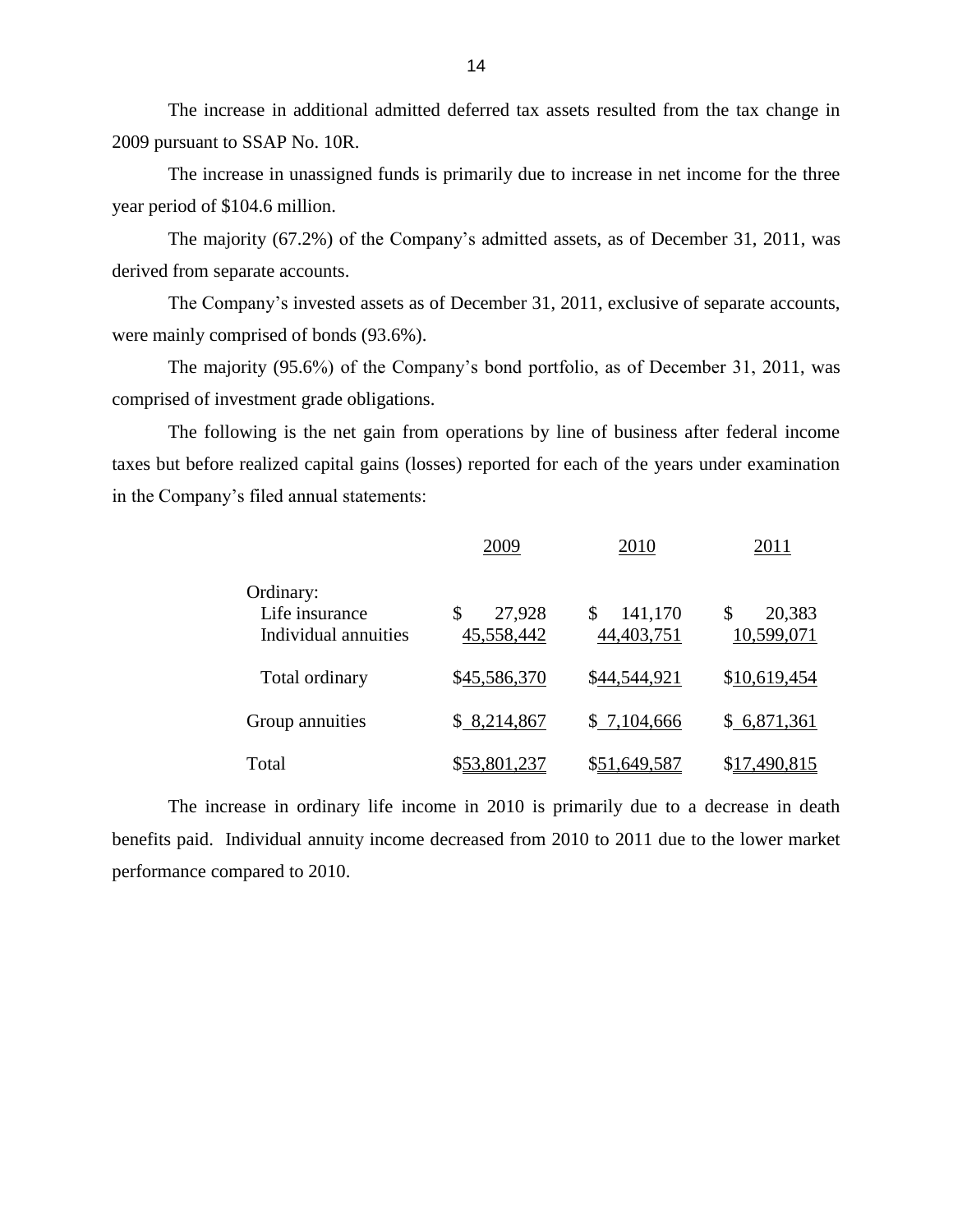#### 6. FINANCIAL STATEMENTS

<span id="page-17-0"></span>December 31, 2011, as contained in the Company's 2011 filed annual statement, a condensed summary of operations and a reconciliation of the capital and surplus account for each of the years under review. The examiner's review of a sample of transactions did not reveal any The following statements show the assets, liabilities, capital and surplus as of differences which materially affected the Company"s financial condition as presented in its financial statements contained in the December 31, 2011 filed annual statement.

#### A. Independent Accountants

statutory basis statements of financial position of the Company as of December  $31<sup>st</sup>$  of each year The firm of KPMG was retained by the Company to audit the Company"s combined in the examination period, and the related statutory-basis statements of operations, capital and surplus, and cash flows for the year then ended.

 KPMG concluded that the statutory financial statements presented fairly, in all material respects, the financial position of the Company at the respective audit dates. Balances reported in these audited financial statements were reconciled to the corresponding years' annual statements with no discrepancies noted.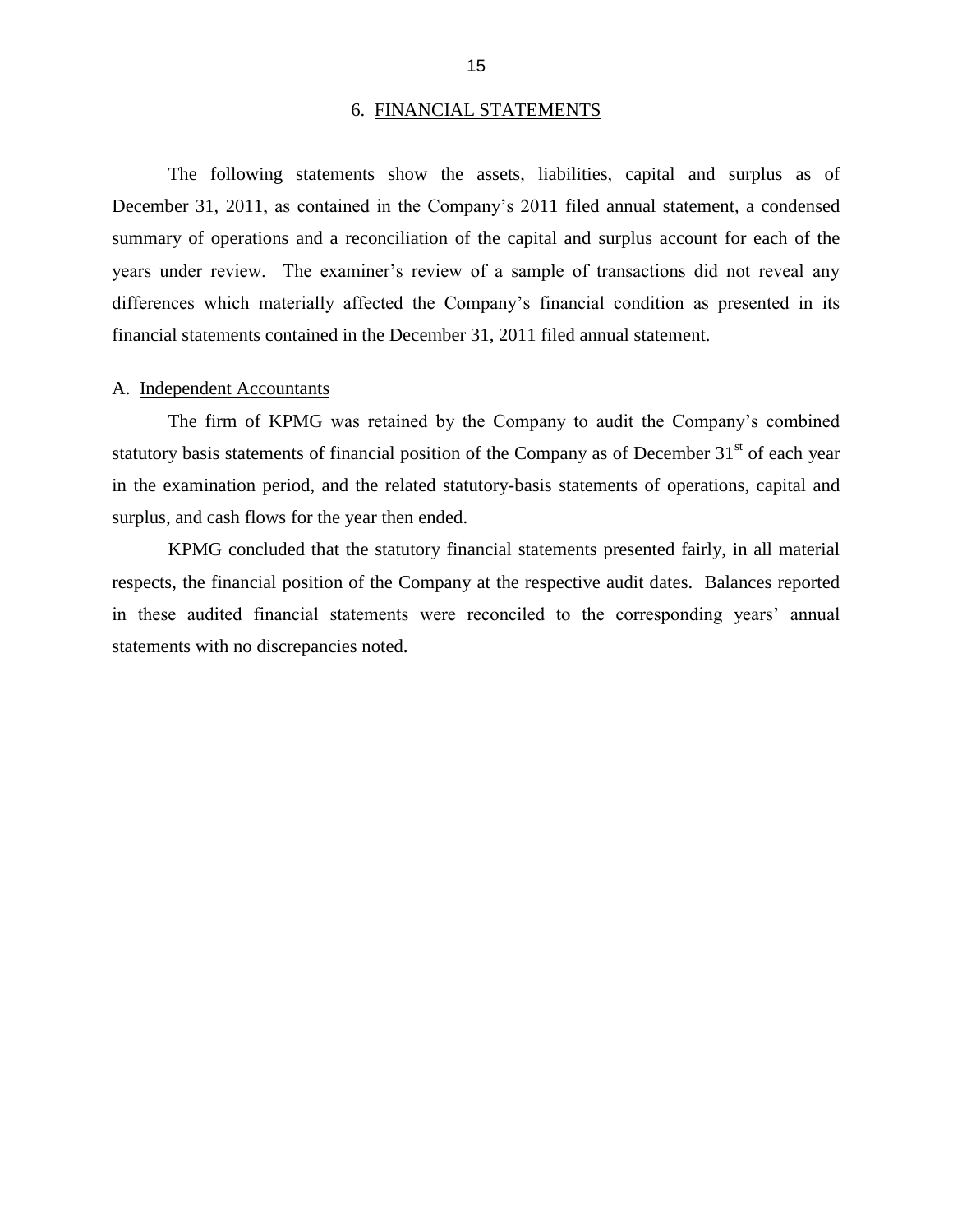B. Net Admitted Assets

| <b>Bonds</b>                                                    | \$1,549,655,321 |
|-----------------------------------------------------------------|-----------------|
| Stocks:                                                         |                 |
| Preferred stocks                                                | 92,820          |
| Common stocks                                                   | 361,527         |
| Cash, cash equivalents and short term investments               | 62,768,474      |
| <b>Contract loans</b>                                           | 269,254         |
| Receivable for securities                                       | 40,000,000      |
| Securities lending reinvested collateral assets                 | 2,540,000       |
| Investment income due and accrued                               | 17,221,987      |
| Premiums and considerations:                                    |                 |
| Uncollected premiums and agents' balances in the course of      |                 |
| collection                                                      | (1,937,583)     |
| Deferred premiums, agents' balances and installments booked but |                 |
| deferred and not yet due                                        | 17,067          |
| Reinsurance:                                                    |                 |
| Amounts recoverable from reinsurers                             | 5,004           |
| Funds held by or deposited with reinsured companies             | 3,875           |
| Other amounts receivable under reinsurance contracts            | 6               |
| Current federal and foreign income tax recoverable and interest |                 |
| thereon                                                         | 2,915,848       |
| Net deferred tax asset                                          | 10,896,060      |
| Receivables from parent, subsidiaries and affiliates            | 327,108         |
| Department assessment on deposit                                | 859,000         |
| From separate accounts, segregated accounts and protected cell  |                 |
| accounts                                                        | 3,450,977,385   |
| Total admitted assets                                           | \$5,136,973,153 |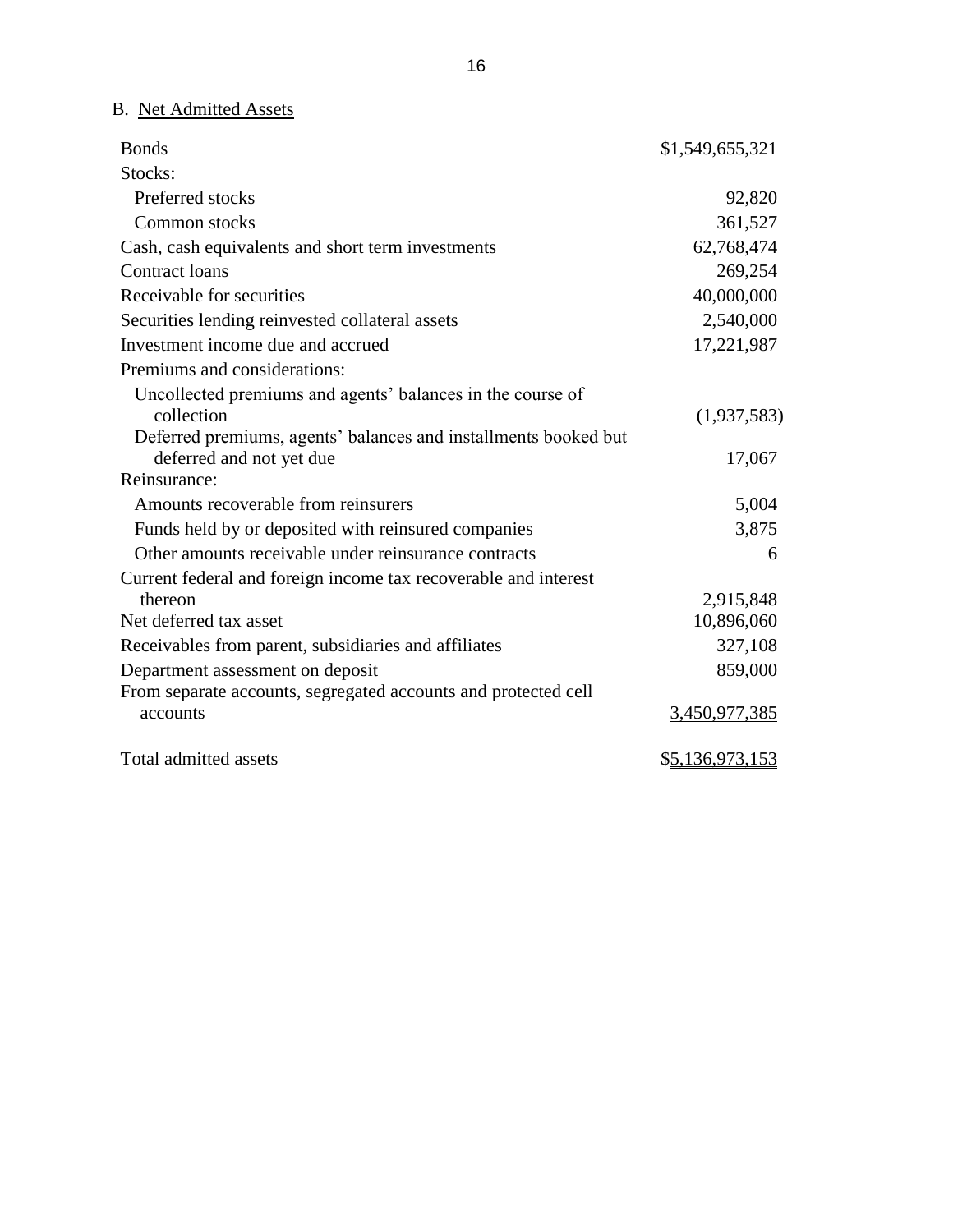## C. Liabilities, Capital and Surplus

| Aggregate reserve for life policies and contracts                                                                      | \$1,527,682,802                               |
|------------------------------------------------------------------------------------------------------------------------|-----------------------------------------------|
| Liability for deposit-type contracts                                                                                   | 10,361,880                                    |
| Contract claims:                                                                                                       |                                               |
| Life                                                                                                                   | 26,730,297                                    |
| Contracts received in advance                                                                                          | 6,121                                         |
| Commissions to agents due or accrued                                                                                   | 1,516,570                                     |
| General expenses due or accrued                                                                                        | 1,415,133                                     |
| Transfers to separate accounts due or accrued                                                                          | (162, 546, 902)                               |
| Taxes, licenses and fees due or accrued, excluding federal income<br>taxes                                             | 388,193                                       |
| Amounts withheld or retained by company as agent or trustee                                                            | 326,701                                       |
| Remittances and items not allocated                                                                                    | 2,451,946                                     |
| Miscellaneous liabilities:                                                                                             |                                               |
| Asset valuation reserve                                                                                                | 5,892,134                                     |
| Payable for securities lending                                                                                         | 2,540,000                                     |
| Escheat escrow liability – outstanding checks                                                                          | 94,060                                        |
| Interest payable on contract claims                                                                                    | 630,846                                       |
| From Separate Accounts statement                                                                                       | 3,450,977,385                                 |
| <b>Total liabilities</b>                                                                                               | \$4,868,467,166                               |
| Common capital stock                                                                                                   | \$<br>2,000,000                               |
| Gross paid in and contributed surplus<br>Additional admitted DTA per three year reversal<br>Unassigned funds (surplus) | \$484,961,576<br>2,776,068<br>(221, 231, 657) |
| Surplus                                                                                                                | \$ 266,505,987                                |
| Total capital and surplus                                                                                              | \$268,505,987                                 |
| Total liabilities, capital and surplus                                                                                 | \$5,136,973,153                               |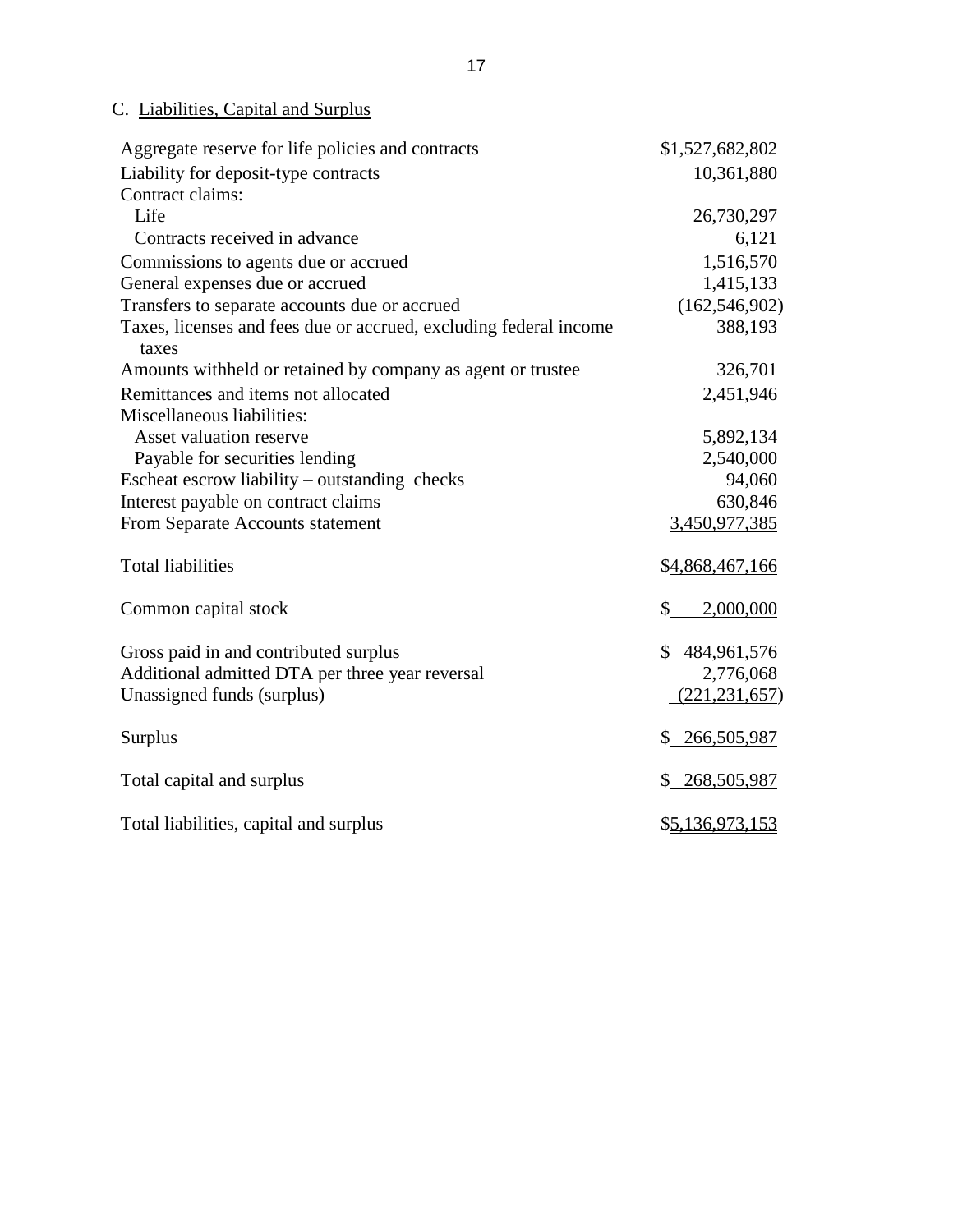## D. Condensed Summary of Operations

|                                              | 2009          | 2010              | 2011              |
|----------------------------------------------|---------------|-------------------|-------------------|
| Premiums and considerations                  | \$784,024,510 | \$1,063,478,268   | \$1,103,849,682   |
| Investment income                            | 79,373,962    | 85,677,283        | 84,438,580        |
| Commissions and reserve                      |               |                   |                   |
| adjustments on reinsurance ceded             | 82,768        | 61,127            | 63,077            |
| Miscellaneous income                         | 34, 132, 253  | 56,066,710        | 83,485,809        |
| Total income                                 | \$897,613,493 | \$1,205,283,388   | \$1,271,837,148   |
| Benefit payments                             | \$383,930,074 | 305,699,590<br>\$ | 387,791,859<br>\$ |
| Increase in reserves                         | (60, 719)     | 127,799,232       | 69,606,734        |
| Commissions                                  | 52,221,192    | 72,714,887        | 77,147,207        |
| General expenses and taxes                   | 12,253,855    | 13,571,192        | 15,180,938        |
| Increase in loading on deferred and          |               |                   |                   |
| uncollected premiums                         | 30,658        | (56, 783)         | (15, 648)         |
| Net transfers to Separate Accounts           | 376,641,441   | 624,982,738       | 700,596,407       |
| <b>Total deductions</b>                      | \$825,016,501 | \$1,144,710,856   | \$1,250,307,497   |
| Net gain                                     | \$72,596,992  | \$<br>60,572,532  | \$<br>21,529,651  |
| Federal and foreign income taxes<br>incurred | 18,795,755    | 8,922,945         | 4,038,836         |
| Net gain from operations before net          |               |                   |                   |
| realized capital gains                       | \$53,801,237  | \$<br>51,649,587  | \$<br>17,490,815  |
| Net realized capital gains (losses)          | (9,064,683)   | (7, 725, 932)     | (1,552,616)       |
| Net income                                   | \$ 44,736,554 | \$<br>43,923,655  | \$<br>15,938,199  |

 The increase in premiums and considerations reported in 2010 and 2011 were primarily a result of growth in annuity sales. These increased sales in turn led to an increase in total general account reserves of \$127.8 million in 2010. The difference in increase in reserves from 2010 to 2011 was primarily due to lower fixed annuity sale.

 The increase in Separate Account transfers during the examination period was due to increased variable annuity sales and a higher percentage of new premiums being allocated to the separate accounts as equity markets continued to improve.

 The decrease in income from operations before income taxes in 2011 was primarily due to lower growth in equity markets.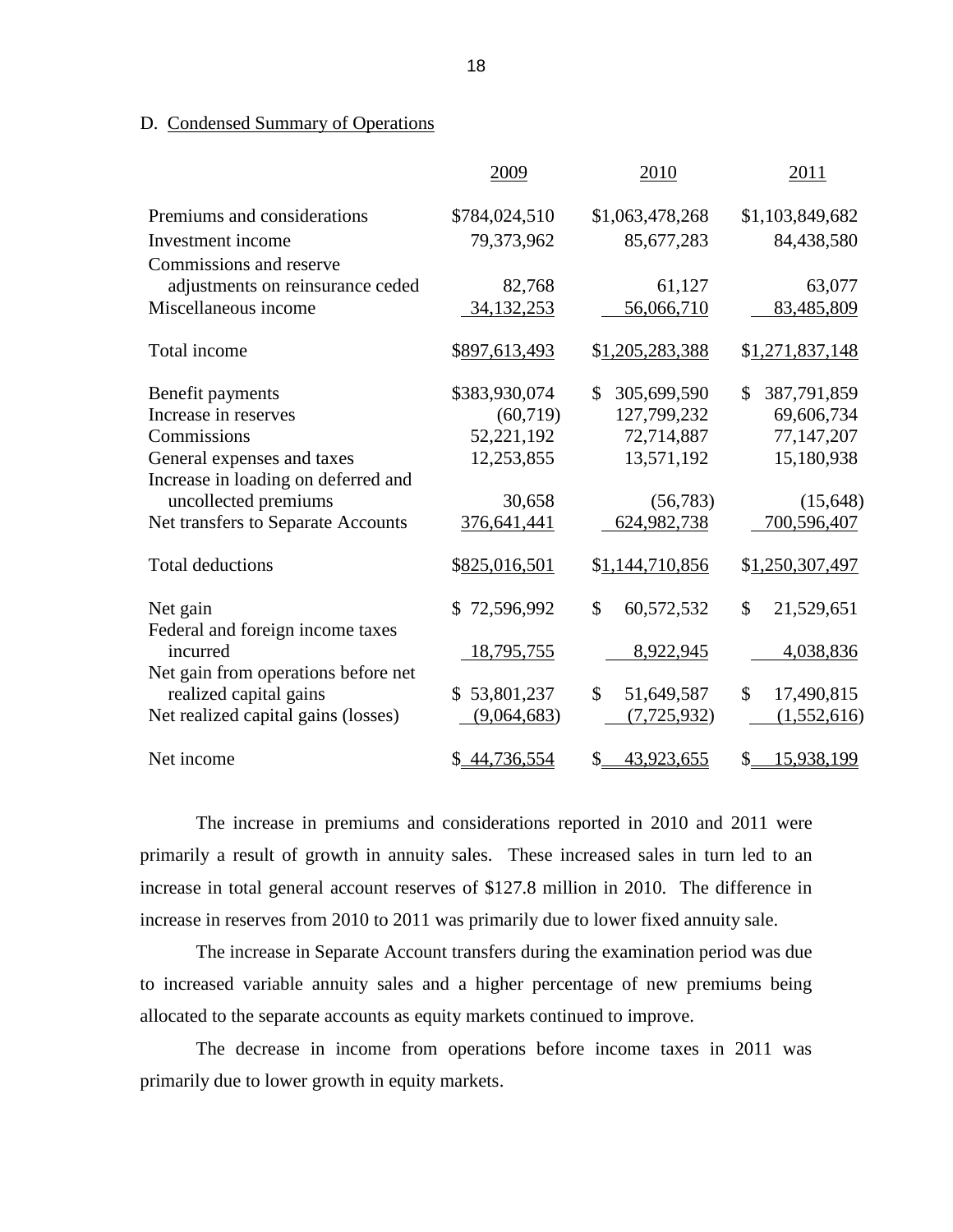#### <span id="page-21-0"></span>E. Capital and Surplus Account

|                                        | 2009           | 2010             | 2011          |
|----------------------------------------|----------------|------------------|---------------|
| Capital and surplus, December 31,      |                |                  |               |
| prior year                             | \$94,662,221   | \$212,409,044    | \$256,110,719 |
| Net income                             | \$44,736,554   | \$43,923,655     | \$15,938,199  |
| Change in net unrealized capital gains |                |                  |               |
| (losses)                               | (12, 491, 526) | 5,993,559        | 1,477,547     |
| Change in net deferred income tax      | 4,058,150      | (15,588,902)     | 224,791       |
| Change in non-admitted assets and      |                |                  |               |
| related items                          | 8,345,440      | 11,226,751       | (1,262,568)   |
| Change in asset valuation reserve      | (54, 830)      | (1,853,388)      | (3,982,701)   |
| Cumulative effect of changes in        |                |                  |               |
| accounting principles                  | (1,846,965)    | $\boldsymbol{0}$ | $\theta$      |
| Paid in surplus adjustments            | 75,000,000     | 0                | $\theta$      |
| Net change in capital and surplus      |                |                  |               |
| for the year                           | \$117,746,823  | \$43,701,675     | \$12,395,268  |
| Capital and surplus, December 31,      |                |                  |               |
| current year                           | \$212,409,044  | \$256,110,719    | \$268,505,987 |

## E. Actuarial Review

 As stated earlier, the 67.2% of the Company"s admitted assets as of December 31, 2011 were derived from separate accounts. This separate account activity is mainly generated from the variable annuity guarantee block of business, which has been increasing each year, and exposes the Company to additional risks.

 In light of the amount of this business in relation to the total business and the size of the Company, the examiner recommends that the Company consider limiting its exposure to these risks.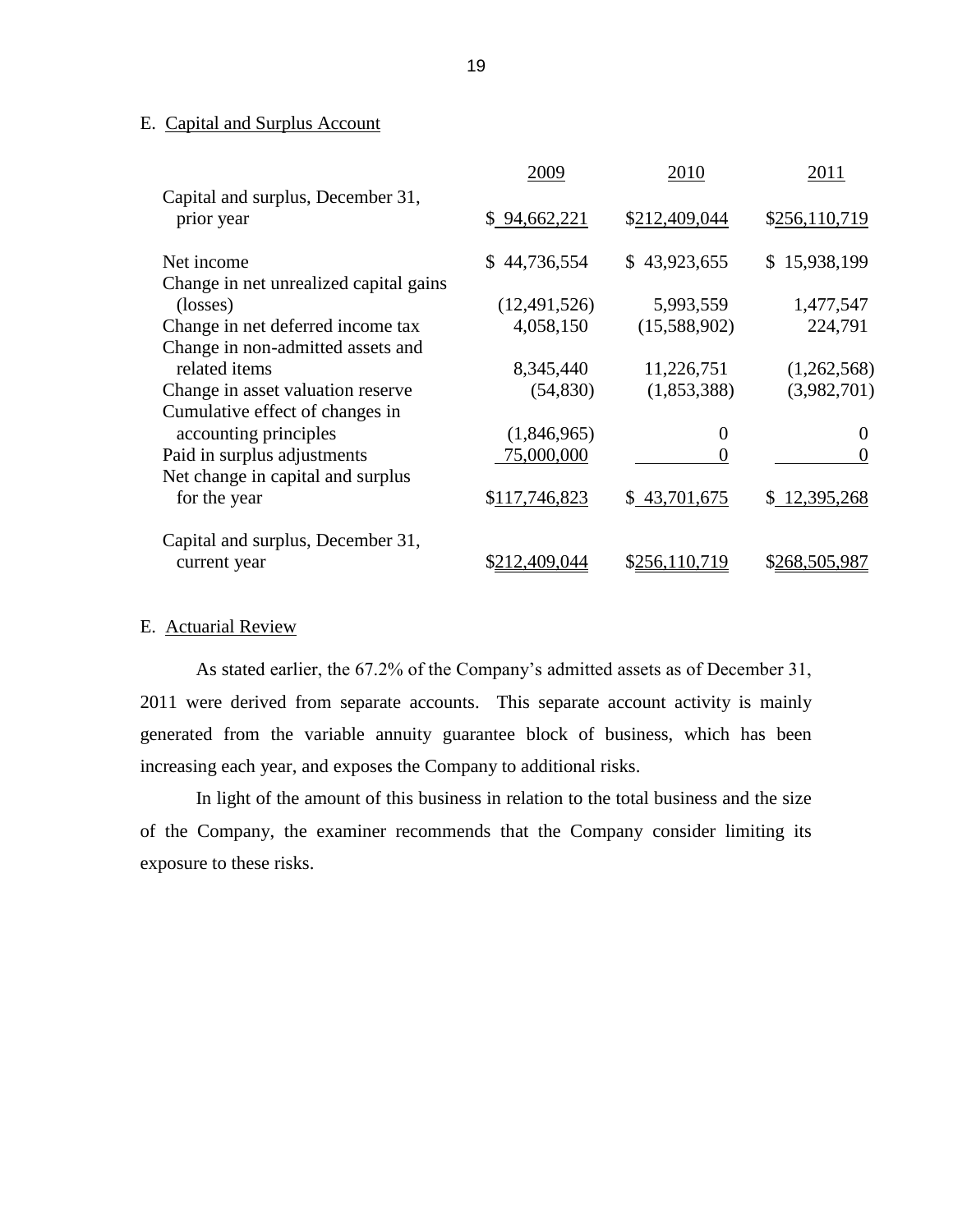<span id="page-22-0"></span>7. MARKET CONDUCT ACTIVITIES<br>The examiner reviewed various elements of the Company's market conduct activities affecting policyholders, claimants, and beneficiaries to determine compliance with applicable statutes and regulations and the operating rules of the Company.

#### A. Advertising and Sales Activities

 The examiner reviewed a sample of the Company"s advertising files and the sales activities of the agency force including trade practices, solicitation and the replacement of insurance policies.

1. Section 51.6(b) of Department Regulation No. 60 states, in part:

 "Where a replacement has occurred or is likely to occur, the insurer replacing the life insurance policy or annuity contract shall: . . .

 (4) Within ten days of receipt of the application furnish to the insurer whose coverage is being replaced a copy of any proposal, including the sales material used in the sale of the proposed life insurance policy or annuity contract, and the completed "Disclosure Statement . . ."

 The examiner reviewed a sample of 40 annuity replacement transactions that were processed by the Company during the exam period. The sample comprised of 30 external and 10 internal replacements respectively. There were no life replacement transactions during the exam period.

 $1.$  Company took longer than ten days after receipt of the application to furnish the insurer whose coverage was being replaced a copy of the proposal, including sales material used in the sale of the proposed annuity contract, and the completed Disclosure Statement. In five out of 30 (16.7%) external replacement transactions reviewed, the The Company took an average of 22 days to furnish the information.

 The Company violated Section 51.6(b)(4) of Department Regulation No. 60 by failing to furnish the insurer whose coverage was being replaced a copy of any proposal,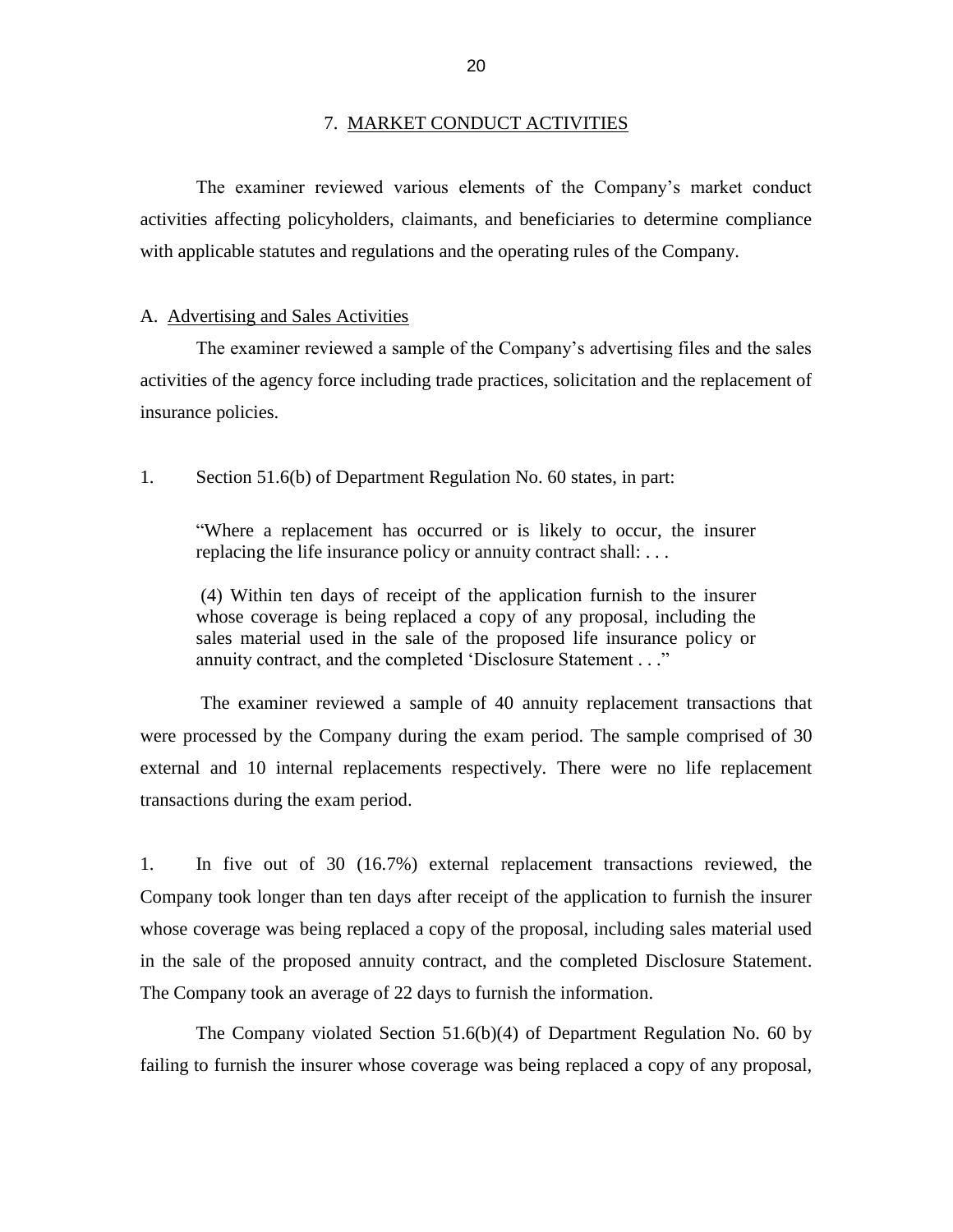<span id="page-23-0"></span> including the sales material used in the sale of the proposed annuity contract, and the completed Disclosure Statement within ten days of receipt of the application.

2. that the final notification the Company sent to the replaced insurer of the possible replacement of the annuity contract did not indicate what information was being provided to the replaced insurer. As a result, the examiners were unable to determine whether a copy the proposal, including the sales material used in the sale of the proposed annuity In all 30 external annuity replacement transactions reviewed, the examiners noted contract, and the completed disclosure statement were furnished to the replaced company.

 The examiner recommends that the Company indicate the items that are being provided along with the letter to the insurer whose policy is being replaced.

#### B. Underwriting and Policy Forms

The examiner reviewed a sample of new underwriting files, both issued and declined, and the applicable policy forms.

Based upon the sample reviewed, no significant findings were noted.

#### C. Treatment of Policyholders

 and lapses. The examiner also reviewed the various controls involved, checked the The examiner reviewed a sample of various types of claims, surrenders, changes accuracy of the computations and traced the accounting data to the books of account.

#### 1. Section 3214(c) of the New York Insurance Law states:

 the beneficiary or policyholder shall be computed daily at the rate of interest currently paid by the insurer on proceeds left under the interest settlement option, from the date of the death of an insured or annuitant in connection with a death claim on such a policy of life insurance or contract of annuity and from the date of maturity of an endowment contract to the date of payment and shall be added and be a part of the "If no action has been commenced, interest upon the principal sum paid to total sum paid."

 1 processed during the examination period. In 19 out of 32 (59%) Fixed Annuity death The examiner reviewed a sample of 32 Fixed Annuity death claims that were claims reviewed, the Company underpaid the interest due to the claimants.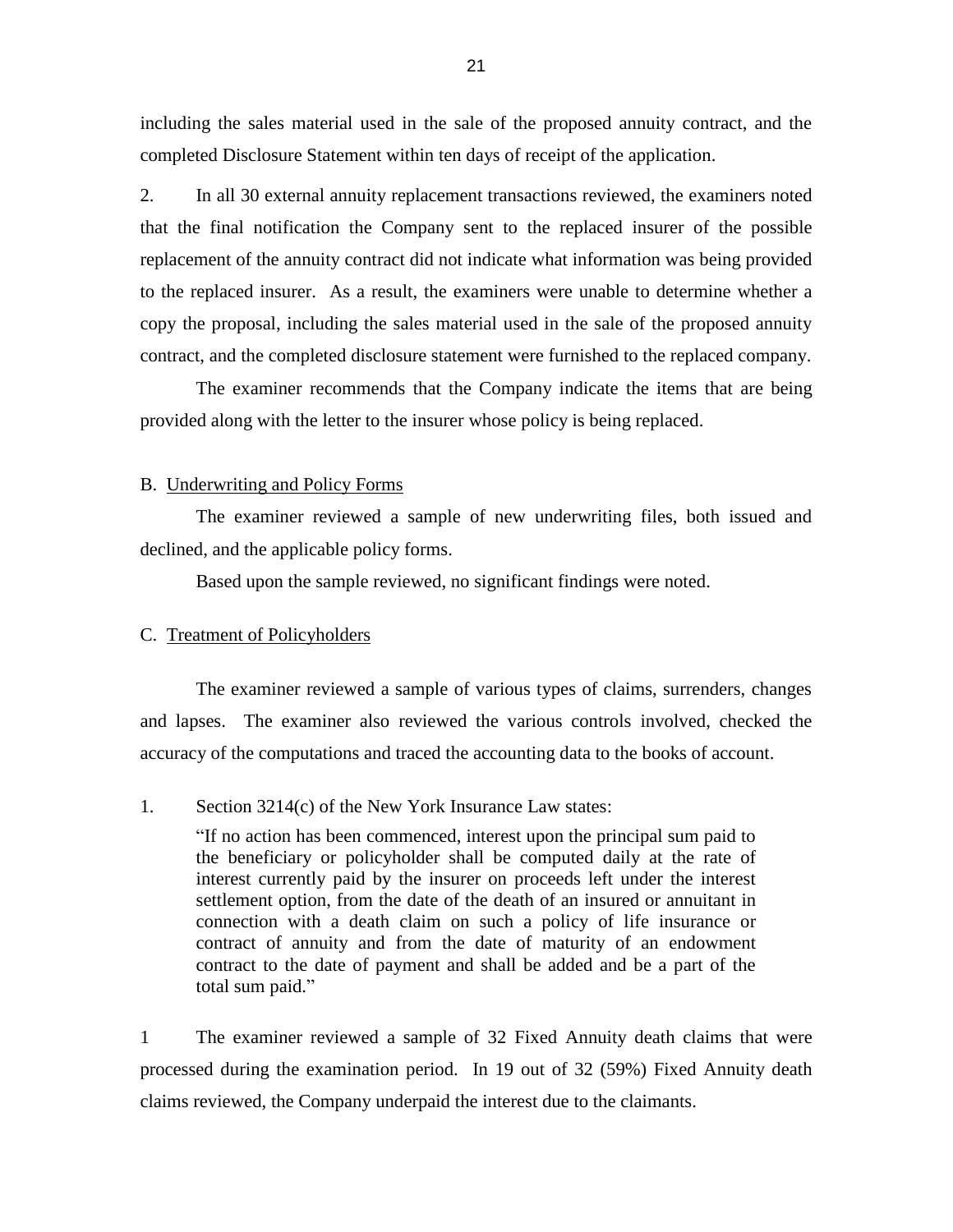The Company violated Section 3214(c) of the New York Insurance Law by not computing interest at the rate in effect from the date of death of the insured to the date of payment.

 As a result of the aforementioned examination findings involving violations of Section 3214(c) of the New York Insurance Law, the examiner directed the Company to and identify claimants and/or beneficiaries who were impacted by the Company"s perform a review of all death claims paid from January 1, 2009 through the current period procedure regarding interest on proceeds calculation and pay the amount due if any.

 The examiner recommended that the Company pay the identified claimants and/or beneficiaries who were paid using the interest rate of 1% during the examination and pay the amount due if any. The Company should re-calculate the interest on the identified death claims using the interest rate that was in effect (4%) prior to the change. Any amount owed based on the Company"s calculation should be paid to the claimants and/or beneficiaries.

 interest owed and provided copies of cancelled checks as evidence of payment for a The Company subsequently paid the claimants and/or beneficiaries the additional sample of policies.

 $\overline{2}$ . the examination period and the corresponding board approvals. In response to this settlement option was 4% during the exam period. A review of a sample of 41 death claims paid during the examination revealed 19 instances where the Company used an interest rate of 1% to compute interest on death claim proceeds. The Company indicated that the interest rate on proceeds was changed from 4% to 1% on May 28, 2010 for policy types that do not specify an interest rate in the policy. The Company also stated that the board of Jackson National Life of New York did not approve the change from 4% to 1% The pre-examination letter requested listing of the interest rates paid on proceeds left under the interest settlement option, death claims and supplementary contracts during request, the Company stated that the interest rate on proceeds left under the interest for interest on proceeds.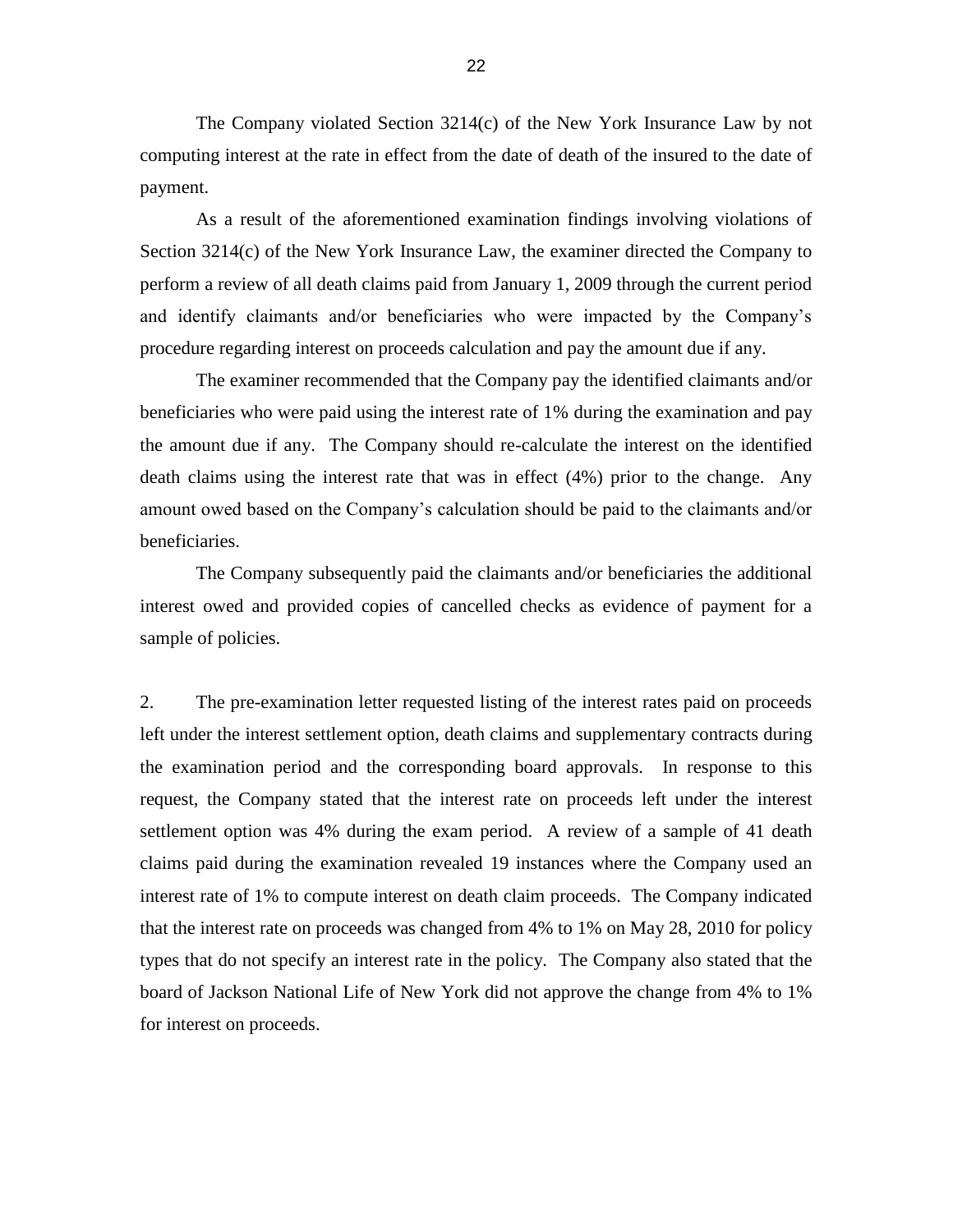The examiner recommends that, going forward, the Company pay interest on death claim proceeds at the rate of interest currently paid on proceeds left under the interest settlement option pursuant to Section 3214(c) of the New York Insurance Law.

#### 3. Section 403(d) of the New York Insurance Law states, in part:

 "All applications for commercial insurance, individual, group or blanket accident and health insurance and all claim forms…shall contain a notice in a form approved by the superintendent that clearly states in substance the following: "Any person who knowingly and with intent to defraud any insurance company or other person files an application for insurance or for the purpose of misleading, information concerning any fact material thereto, commits a fraudulent insurance act, which is a crime, and shall also be subject to a civil penalty not to exceed five thousand dollars and statement of claim containing any materially false information, or conceals the stated value of the claim for each such violation."

 claims that were processed during the examination period. In seven of the 10 Extended Care Benefit Requests (waiver of fees) claims reviewed, the claim form utilized by the Company did not have the required fraud warning statement. The examiner reviewed 10 Extended Care Benefit Requests (waiver of fees)

 The Company violated Section 403(d) of the New York Insurance Law by utilizing a claim form that does not contain the required fraud warning statement.

 In four of the 7 Extended Care Benefit Requests (waiver of fees) claims reviewed above, the claim form used identified the Company"s parent, Jackson National Life as the insurer. The Company is not referenced on the forms.

 The examiner recommends that, going forward, the Company identify the insurer of record on all claim forms.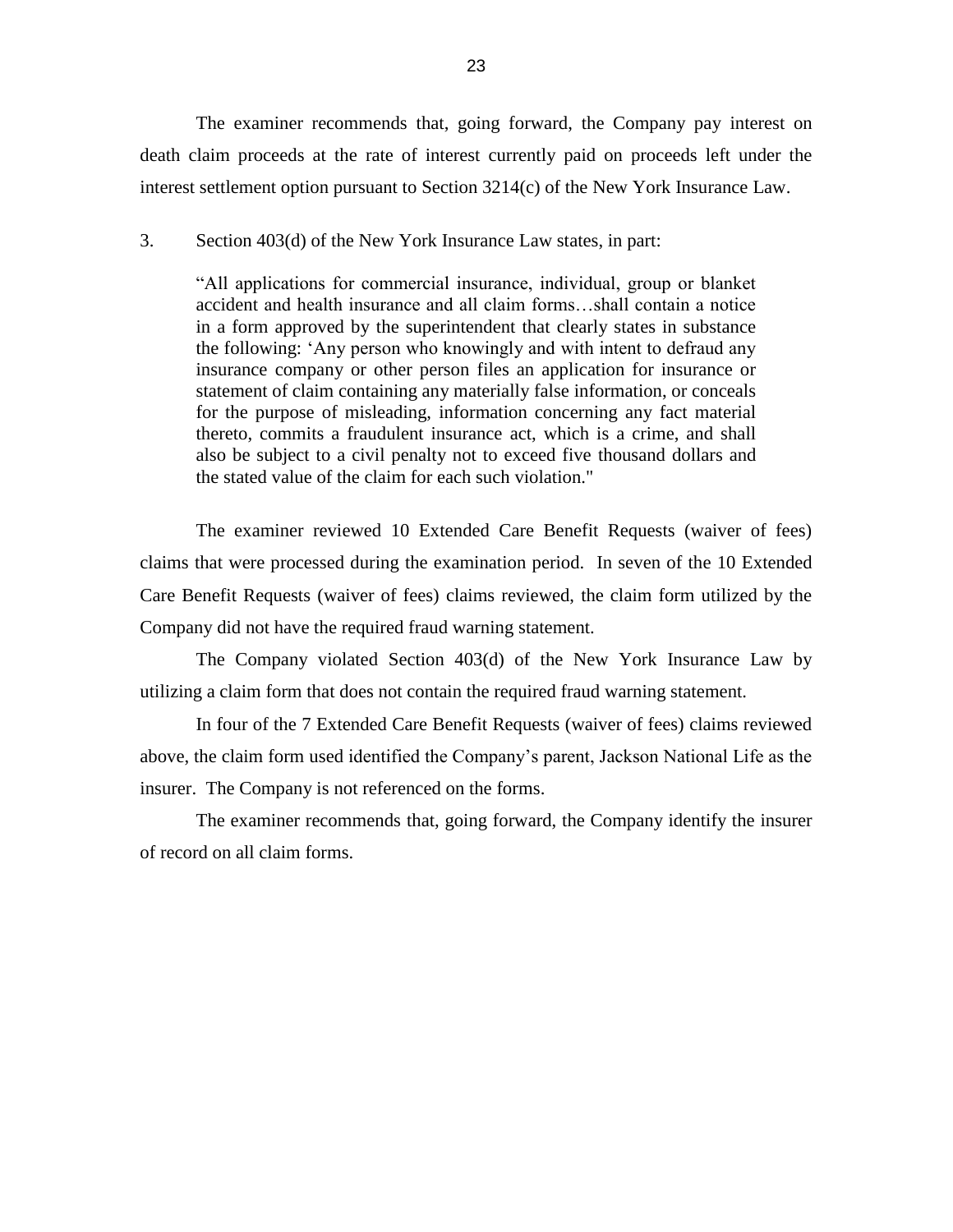#### 8. AGENCY OPERATIONS

<span id="page-26-0"></span>1. Section 2112(a) of the New York Insurance Law states, in part:

 "Every insurer … doing business in this state shall file a certificate of appointment in such form as the superintendent may prescribe in order to appoint insurance agents to represent such insurer …"

 The examiner reviewed a sample of appointed agents to determine whether the Company filed with the Superintendent the appointment certificates as required, and whether such notices were transmitted in a timely manner. For two of 20 (10%) appointments reviewed, the Company failed to file a certificate of appointment with the superintendent.

 The Company violated Section 2112(a) of the New York Insurance Law when it failed to file the agents' appointment certificates with the Superintendent.

2. Section 2112(d) of the New York Insurance Law states, in part:

 the certificate of appointment of any insurance agent licensed in this state, "Every insurer … doing business in this state shall, upon termination of forthwith file with the superintendent a statement, in such form as the superintendent may prescribe, of the facts relative to such termination and the cause thereof…"

 Company filed all terminations with the Superintendent as required, and whether such notices were transmitted in a timely manner. For 18 of 55 (32.7%) terminations reviewed, the Company failed to file the termination of appointment with the The examiner reviewed a sample of terminated agents to determine whether the superintendent.

 The Company violated Section 2112(d) of the New York Insurance Law when it failed to notify the Superintendent of the agents' terminations. Failed to notify the Superintendent of the agents' terminations.<br>Additionally, The Company failed to file a statement with the superintendent

 within thirty days, of the facts relative to such termination for cause of five agents during the examination period.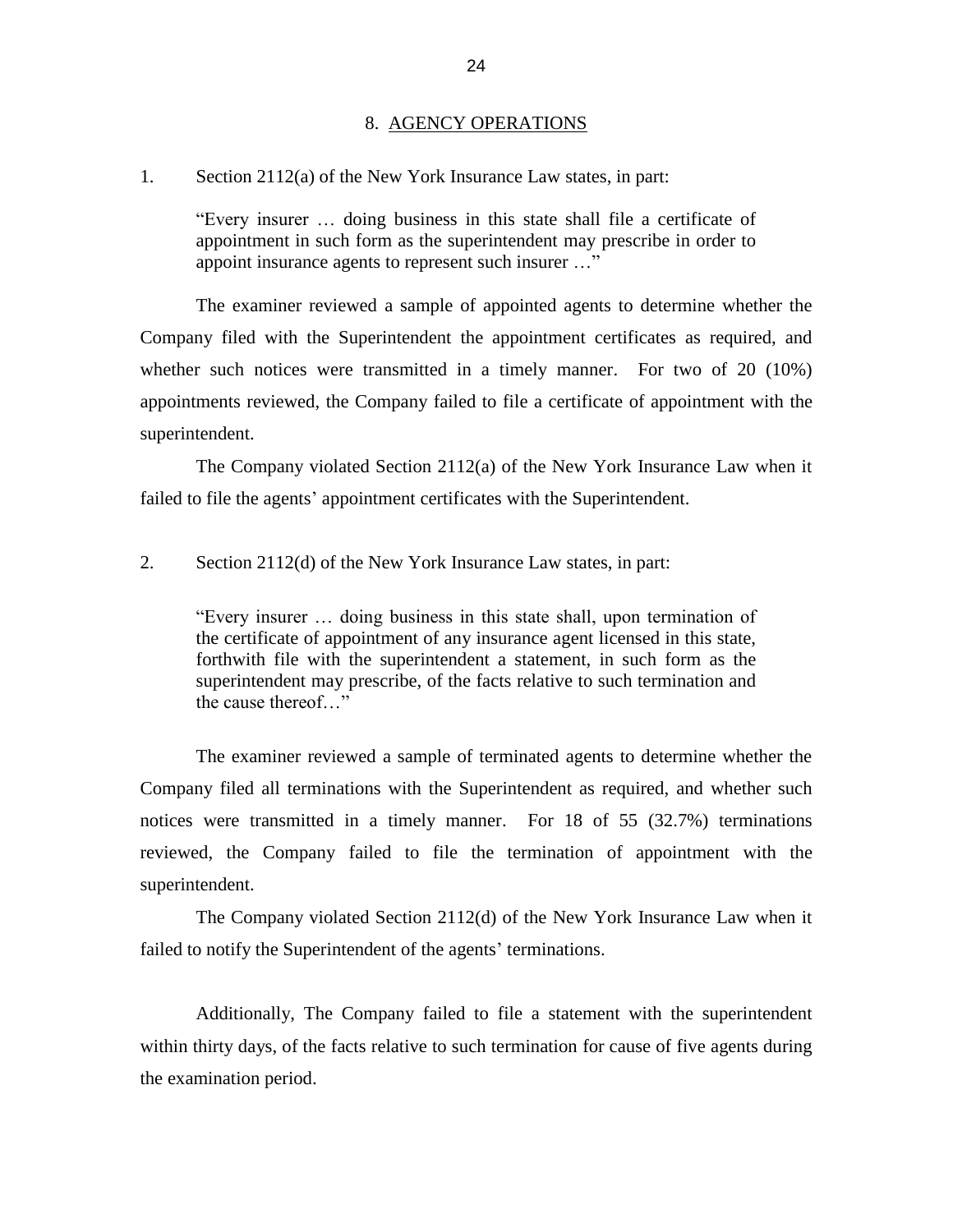The Company"s violated Section 2112(d) of the New York Insurance Law when it failed to file a statement with the superintendent within thirty days, in such form as the superintendent may prescribe, of the facts relative to such termination for cause.

 3. A review of the active and terminated agents" file revealed that five of the terminated agents were reported as active and an instance where an active agent was not reported in the Company's agent data file.

The examiner recommends that the Company update its agent files to reflect the correct status of its agents.

4. Section 2114(a)(1) of the New York Insurance Law states, in part:

 "No insurer . . . doing business in this state shall pay any commission or other compensation to any person, firm or corporation, for any services in obtaining in this state any new contract of life insurance or any new annuity contract, except to a licensed life insurance agent of such insurer or . . . to an insurance broker . . ."

 During the review of commissions it was determined that 67 unlicensed broker/dealers were paid commission.

broker/dealers were paid commission.<br>The Company violated Section 2114(a)(1) of the New York Insurance Law when it paid commission to unlicensed broker/dealers.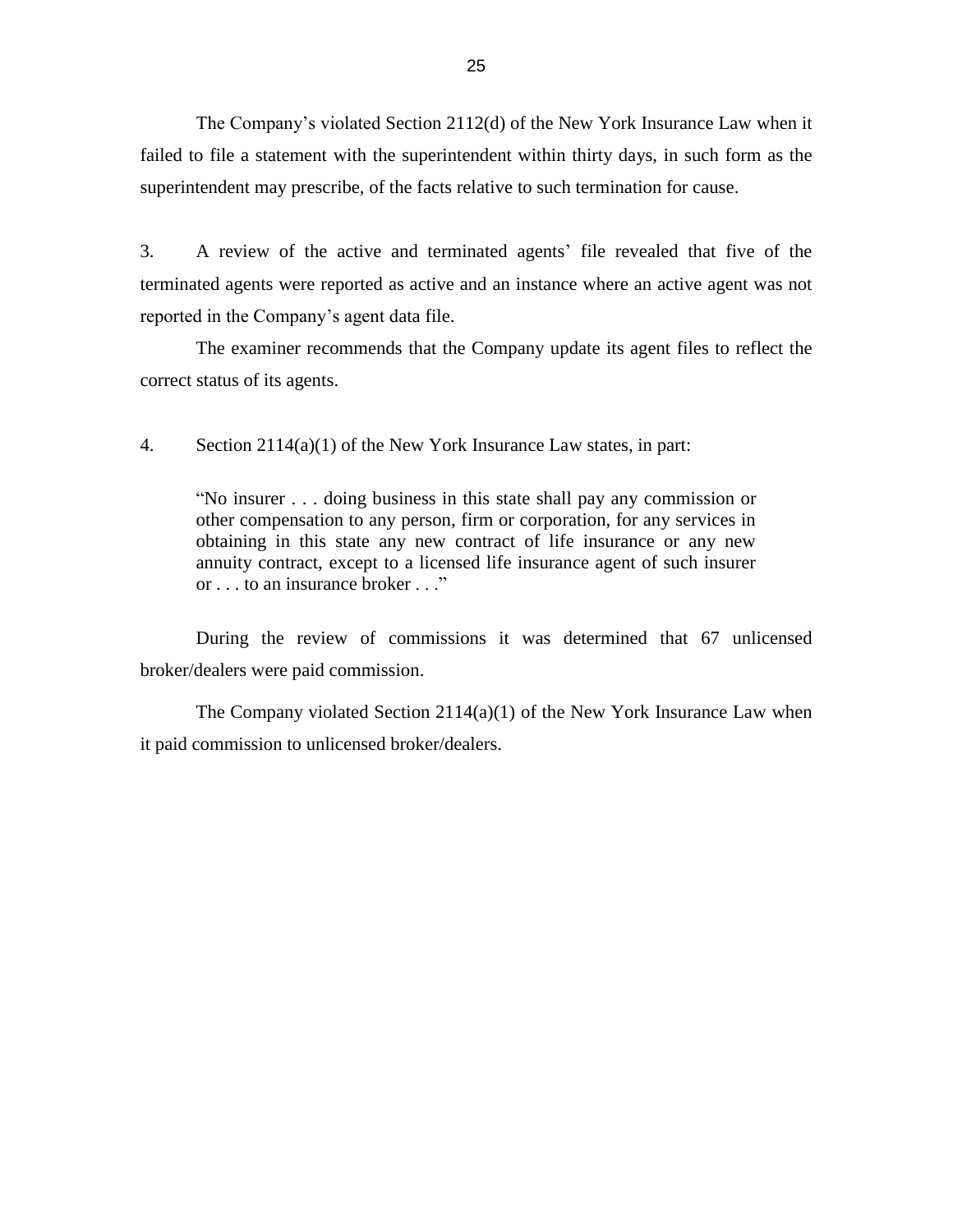#### 9. AGENT COMPENSATION

#### <span id="page-28-0"></span>Section  $4228(f)(1)(B)$  of the New York Insurance Law states, in part:

 "Flings are required on or before the effective date of any changes to described in paragraphs one and two of subsection (g) of this section. These filings shall consist of a summary of information in enough detail to compensation arrangements as defined in this section, or to plans generally describe the filing"s contents."

The examiner's review of the minutes of the meetings of the board of directors The Company stated in its response to the examiner's request regarding the Plan that it made matching contributions during 2009, 2010 and 2011, and recorded deferred compensation expenses of \$2,561, \$31,296 and \$33,682 during 2009, 2010 and 2011, revealed that the board approved a Producers Deferred Compensation Plan ("the Plan"). respectively. Additionally, the Company indicated that these amounts were inadvertently not reported in Note 12(D) of the Notes to Financial Statements.

 The Company confirmed that each of the three versions of the Plan is not qualified under any section of the Internal Revenue Code. Furthermore, the Plan provides for cash distributions of the agent's entire account balance – including the portion attributable to the Company's matching contributions, upon the agent's termination of employment for reasons other than death, disability, or retirement.

The Company violated Section  $4228(f)(1)(B)$  of the New York Insurance Law by not including the value of the Company"s matching payments to agents in any Section 4228 filing to the Department.

 The examiner recommends that the Company exercise greater care when preparing "Notes to Financial Statements" and make the appropriate Section 4228 filings with respect to its deferred compensation plans going forward.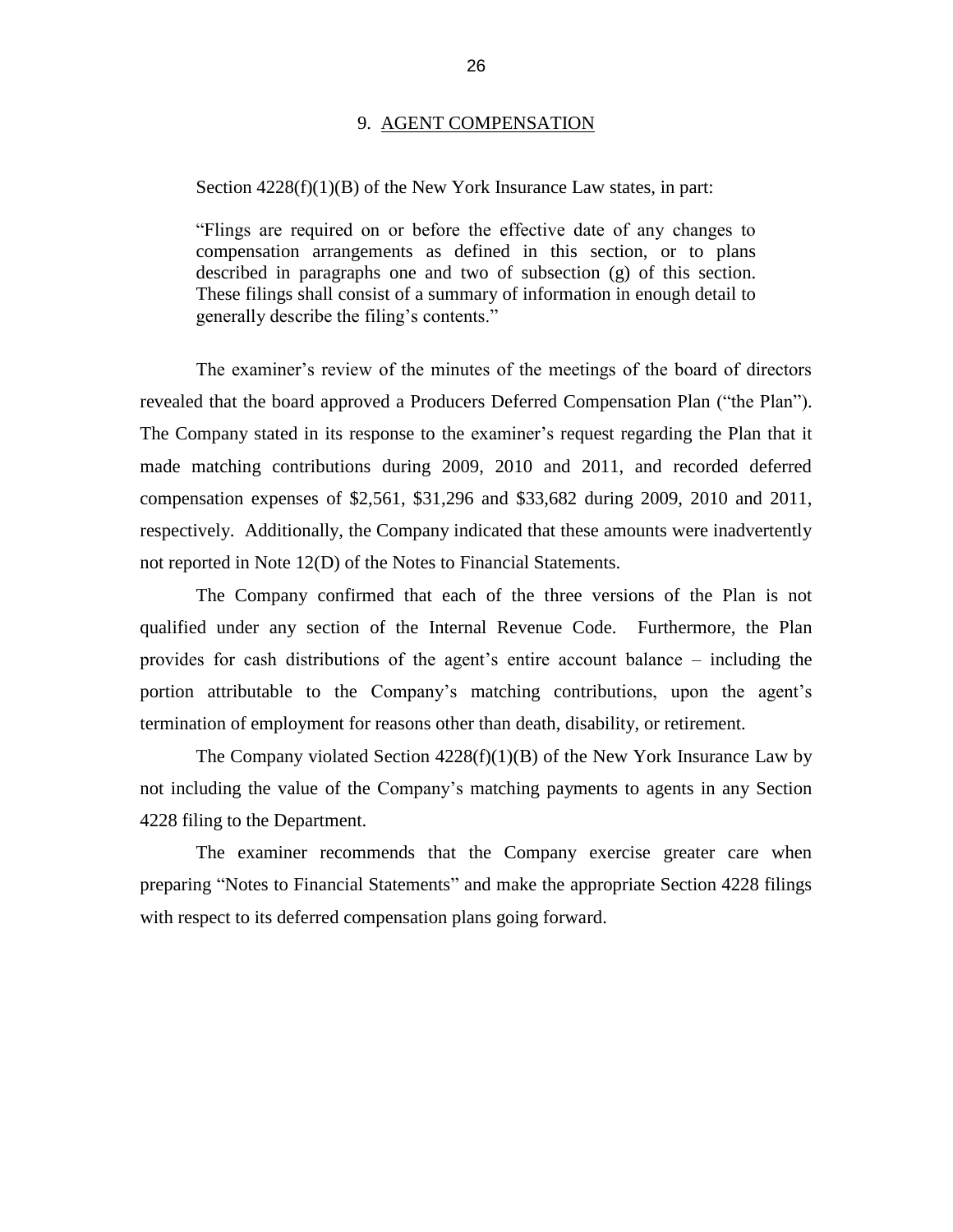## 10. SUMMARY AND CONCLUSIONS

Following are the violations and recommendations contained in this report:

| <b>Item</b>   | Description                                                                                                                                                                                                                                                                                                                                                                                                                                                                                                                                                                          | Page $No(s)$ . |
|---------------|--------------------------------------------------------------------------------------------------------------------------------------------------------------------------------------------------------------------------------------------------------------------------------------------------------------------------------------------------------------------------------------------------------------------------------------------------------------------------------------------------------------------------------------------------------------------------------------|----------------|
| A             | The Company violated Section $1202(b)(2)$ of the New York Insurance<br>Law when its Audit and Compensation Committee failed to:<br>recommend the selection of independent certified public accountants;<br>review the Company's financial condition; evaluate the performance of<br>officers deemed by the committee to be principal officers of the<br>company and recommend to the board of directors the compensation of<br>such principal officers; review the scope and results of the independent<br>audit; and nominate candidates for director for election by shareholders. | 11             |
| B             | The Company violated Section $51.6(b)(4)$ of Department Regulation<br>No. 60 by failing to furnish the insurer whose coverage was being<br>replaced a copy of any proposal, including the sales material used in the<br>sale of the proposed annuity contract, and the completed Disclosure<br>Statement within ten days of receipt of the application.                                                                                                                                                                                                                              | 21             |
| $\mathcal{C}$ | The examiner recommends that the company limit its exposure to risks<br>generated from the variable annuity guarantee block of business in light<br>of the amount of this business in relation to the total business and the<br>size of the Company.                                                                                                                                                                                                                                                                                                                                 |                |
| D             | The examiner recommends that the Company indicate the items being<br>provided along with the letter being furnished to the insurer whose<br>policy is being replaced.                                                                                                                                                                                                                                                                                                                                                                                                                | 21             |
| E             | The Company violated Section $3214(c)$ of the New York Insurance Law<br>by not computing interest at the rate in effect from the date of death of<br>the insured to the date of payment and also by paying incorrect benefit<br>amounts due three claimants.                                                                                                                                                                                                                                                                                                                         | 22             |
| $\mathbf{F}$  | The examiner recommends that, going forward, the Company pay<br>interest on death claim proceeds at the rate of interest currently paid on<br>proceeds left under the interest settlement option pursuant to Section<br>3214(c) of the New York Insurance Law.                                                                                                                                                                                                                                                                                                                       | 23             |
| G             | The Company violated Section 403(d) of the New York Insurance Law<br>by utilizing a claim form that does not contain the required fraud<br>warning statement.                                                                                                                                                                                                                                                                                                                                                                                                                        | 23             |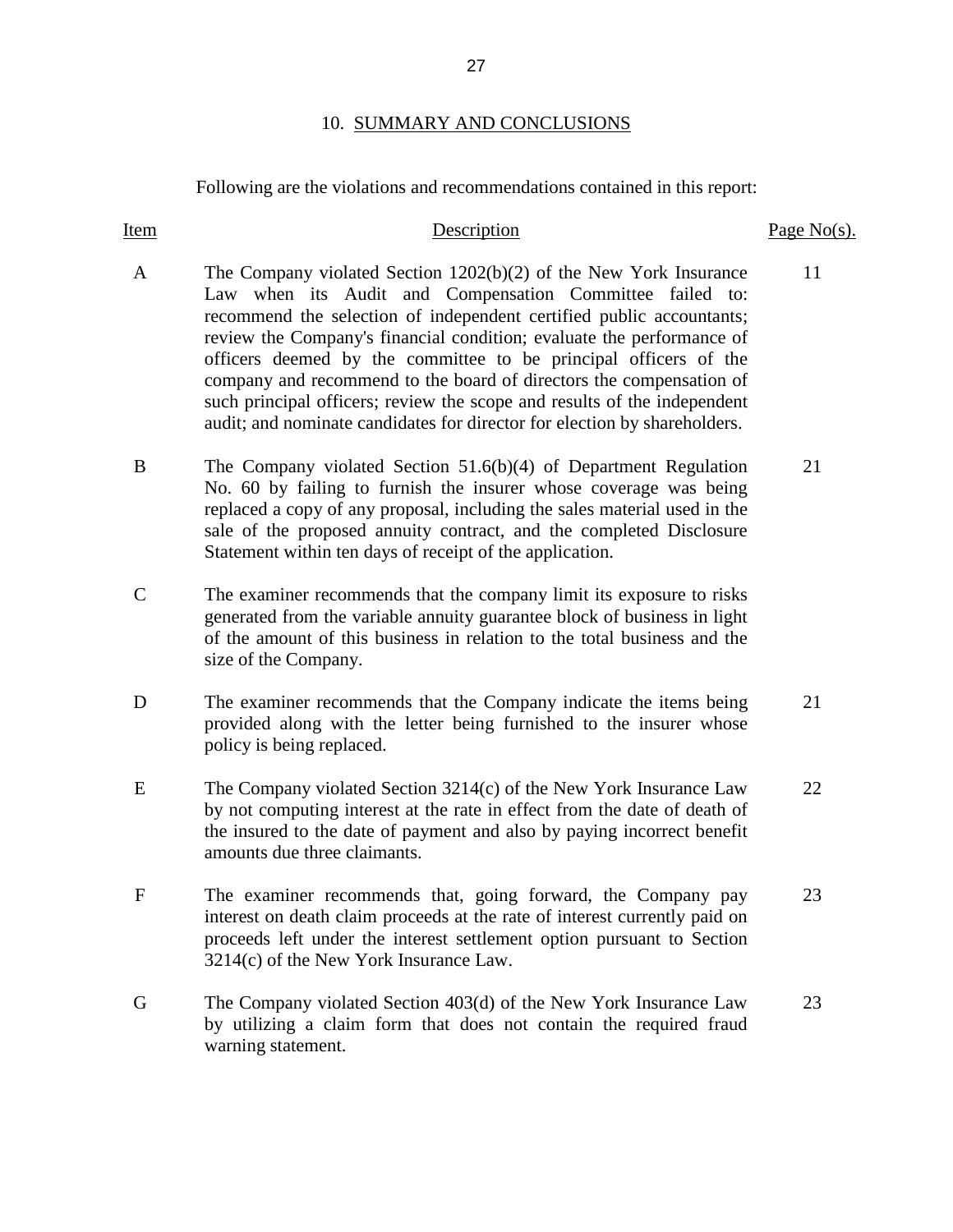| Item        | Description                                                                                                                                                                                                                                                        | Page $No(s)$ . |
|-------------|--------------------------------------------------------------------------------------------------------------------------------------------------------------------------------------------------------------------------------------------------------------------|----------------|
| H           | The examiner recommends that, going forward, the Company identify<br>the insurer of record on all claim forms.                                                                                                                                                     | 23             |
| $\mathbf I$ | The Company violated Section 2112(a) of the New York Insurance Law<br>when it failed to file the agents' appointment certificates with the<br>Superintendent.                                                                                                      | 24             |
| J           | The Company violated Section 2112(d) of the New York Insurance Law<br>when it failed to notify the Superintendent of the agents' terminations.                                                                                                                     | 24             |
| $\bf K$     | The Company's violated Section 2112(d) of the New York Insurance<br>Law when it failed to file with the superintendent within thirty days a<br>statement, in such form as the superintendent may prescribe of the facts<br>relative to such termination for cause. | 25             |
| L           | The examiner recommends that the Company update its data files to<br>reflect the correct status of its agents.                                                                                                                                                     | 25             |
| M           | The Company violated Section $2114(a)(1)$ of the New York Insurance<br>Law when it paid commission to unlicensed broker/dealers.                                                                                                                                   | 25             |
| $\mathbf N$ | The Company violated Section $4228(f)(1)(B)$ of the New York<br>Insurance Law by not including the value of the Company's matching<br>payments to agents in any Section 4228 filing to the Department.                                                             | 26             |
| $\Omega$    | The examiner recommends that the Company exercise greater care<br>when preparing the "Notes to Financial Statements" and make the<br>appropriate<br>Section 4228 filings<br>with respect to its deferred<br>compensation plans going forward.                      | 26             |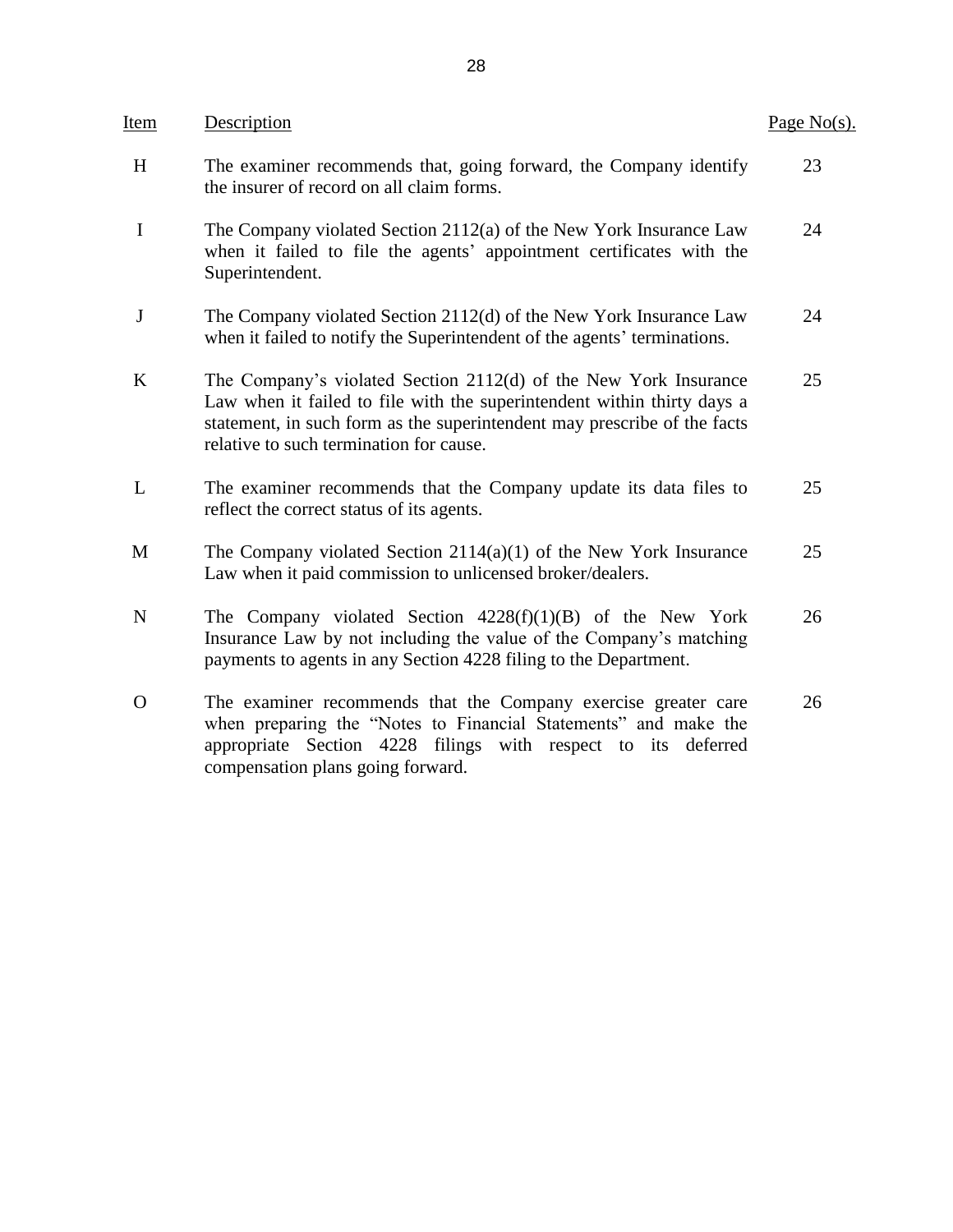Respectfully submitted,

Edmund Tagoe Senior Insurance Examiner

## STATE OF NEW YORK ) )SS: COUNTY OF NEW YORK )

 Edmund Tagoe, being duly sworn, deposes and says that the foregoing report, subscribed by him, is true to the best of his knowledge and belief.

 $\frac{|s|}{s}$ 

Edmund Tagoe

Subscribed and sworn to before me